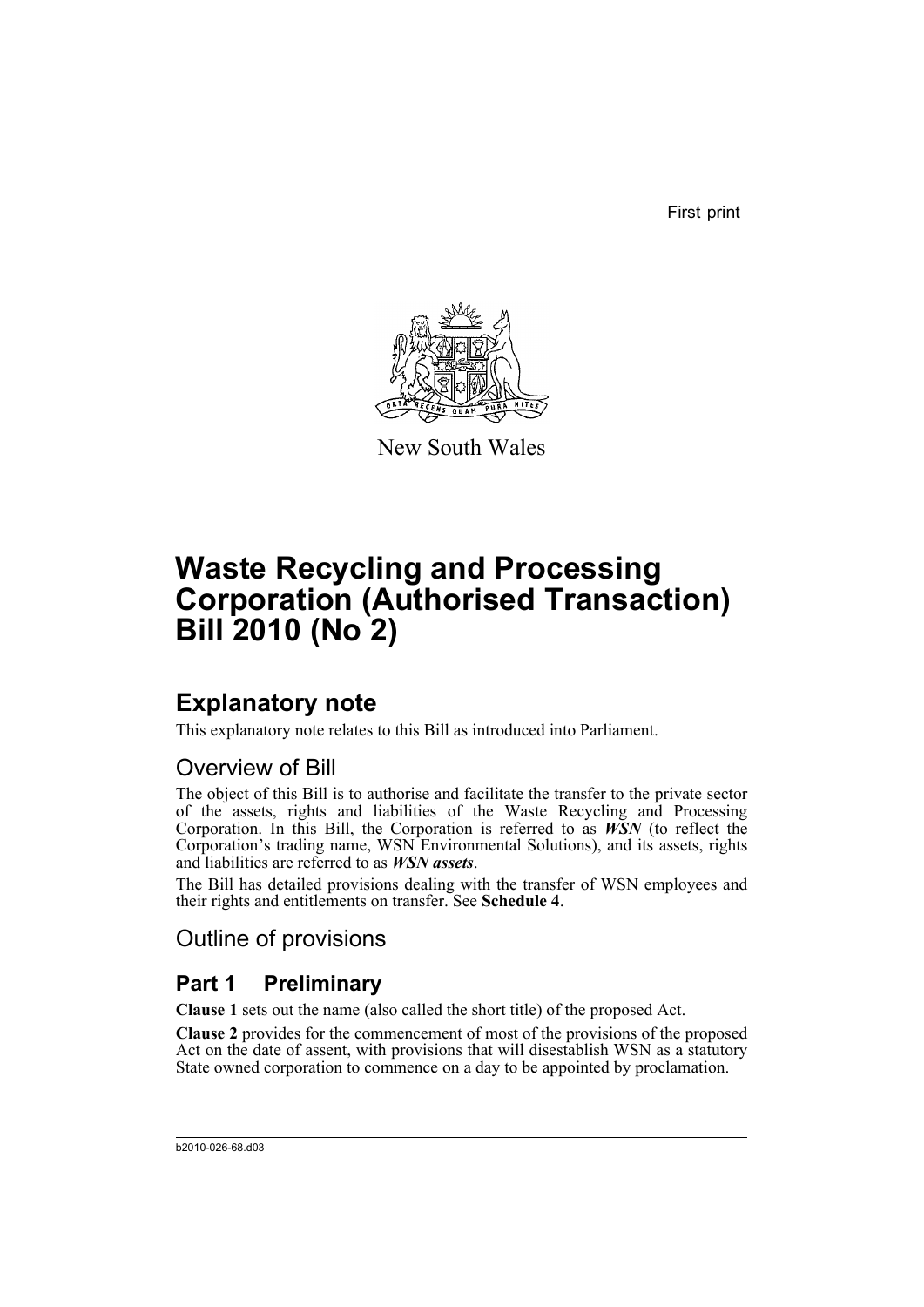Explanatory note

**Clause 3** contains definitions of key terms used in the proposed Act. Schedule 1 contains other definitions. The clause defines *authorised transaction* to mean the transfer of WSN assets authorised by Part 2.

## **Part 2 The authorised transaction**

**Clause 4** authorises the transfer to the private sector of WSN assets.

**Clause 5** authorises the transfer of WSN assets to one or more public sector agencies.

**Clause 6** requires the proceeds of the transfer of WSN assets pursuant to the authorised transaction, after deduction of certain amounts for debt repayment and payment of expenses, to be paid into the Fund established under clause  $7$ .

**Clause 7** provides for the establishment of a Fund to be used for the payment of the outstanding landfill liabilities of WSN that become liabilities of the Waste Assets Management Corporation, with the balance of the Fund to be payable into the Consolidated Fund.

**Clause 8** requires the Treasurer to prepare a report on the broad strategies for compliance with EPA waste management strategies and resolution of competition issues resulting from the authorised transaction.

## **Part 3 Facilitating the authorised transaction**

**Clause 9** provides that the Treasurer has and may exercise all such functions as are necessary or convenient for the purposes of the authorised transaction.

**Clause 10** provides for the establishment of companies as *transaction companies* for the purposes of the authorised transaction (including by means of the corporate conversion of WSN).

**Clause 11** provides that WSN and each transaction company has and may exercise all such functions as are necessary or convenient for the purposes of the authorised transaction. The clause also authorises the Treasurer to act for and on behalf of and in the name of WSN or a transaction company in the exercise of any of its functions for the purposes of the authorised transaction.

**Clause 12** provides that WSN and transaction companies are subject to the direction and control of the Treasurer in the exercise of any of their functions for the purposes of the authorised transaction.

**Clause 13** provides for the Treasurer to give directions for the grant of any relevant authorisation under various laws to a person who becomes or is proposed to become the new operator of WSN assets pursuant to the authorised transaction.

**Clause 14** authorises the Treasurer to make vesting orders under Schedule 3 for the purposes of the authorised transaction.

**Clause 15** references Schedule 4 which provides for the transfer of employment of employees of WSN in connection with the authorised transaction.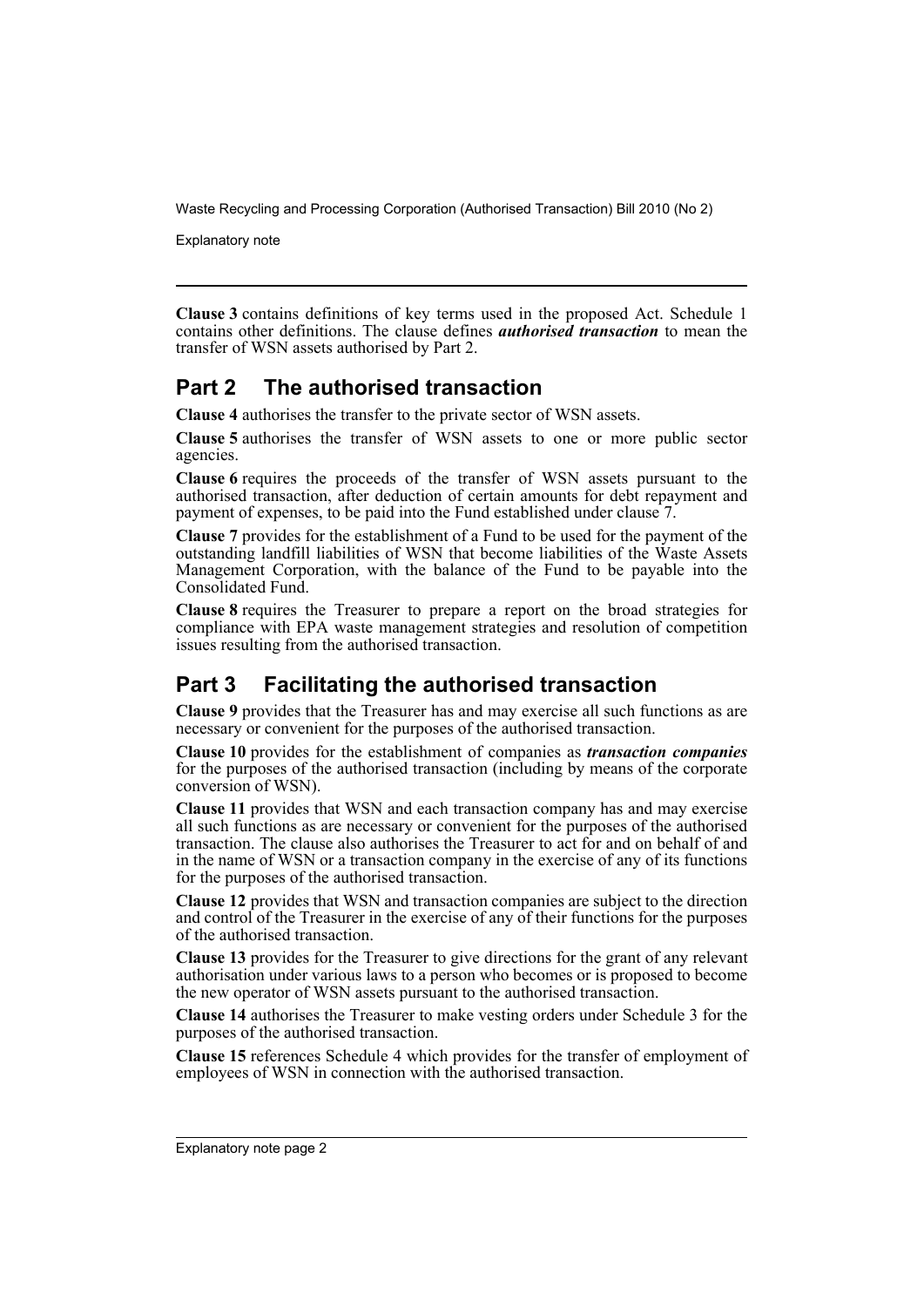Explanatory note

**Clause 16** establishes the Waste Assets Management Corporation to hold WSN assets acquired by it or transferred to it and to carry on any activities or business that relate to any WSN assets held by it.

**Clause 17** provides that various State taxes and charges are not payable by public sector agencies in connection with transactions for the purposes of the authorised transaction and authorises the Treasurer to exempt other persons from liability for State taxes and charges in connection with the authorised transaction.

**Clause 18** exempts contracts for the sale of land from section 52A of the *Conveyancing Act 1919* when entered into for the purposes of the authorised transaction.

## **Part 4 Miscellaneous**

**Clause 19** authorises the release of information by the Auditor-General for the purposes of the authorised transaction.

**Clause 20** authorises the Treasurer to delegate any function of the Treasurer under the proposed Act to the Secretary of the Treasury or any other officer of the Government Service prescribed by the regulations.

**Clause 21** provides for the proposed Act to bind the State and all other Australian jurisdictions.

**Clause 22** provides for the provisions of the proposed Act to prevail in the event of an inconsistency between the proposed Act and other State legislation.

**Clause 23** provides for the operation of the proposed Act outside the State.

**Clause 24** provides for the interpretation of the proposed Act so as not to exceed the legislative power of the State.

**Clause 25** prevents the operation of the proposed Act and the various arrangements and actions that it authorises from constituting a breach of various civil obligations.

**Clause 26** protects the State from claims for compensation in connection with the enactment or operation of the proposed Act.

**Clause 27** provides for the issue of evidentiary certificates by the Treasurer.

**Clause 28** is a general regulation-making power.

**Clause 29** provides a savings and transitional regulation-making power.

**Clause 30** repeals the *Waste Recycling and Processing Corporation Act 2001*.

## **Schedule 1 Interpretative provisions**

**Schedule 1** contains definitions and other interpretative provisions for the purposes of the proposed Act.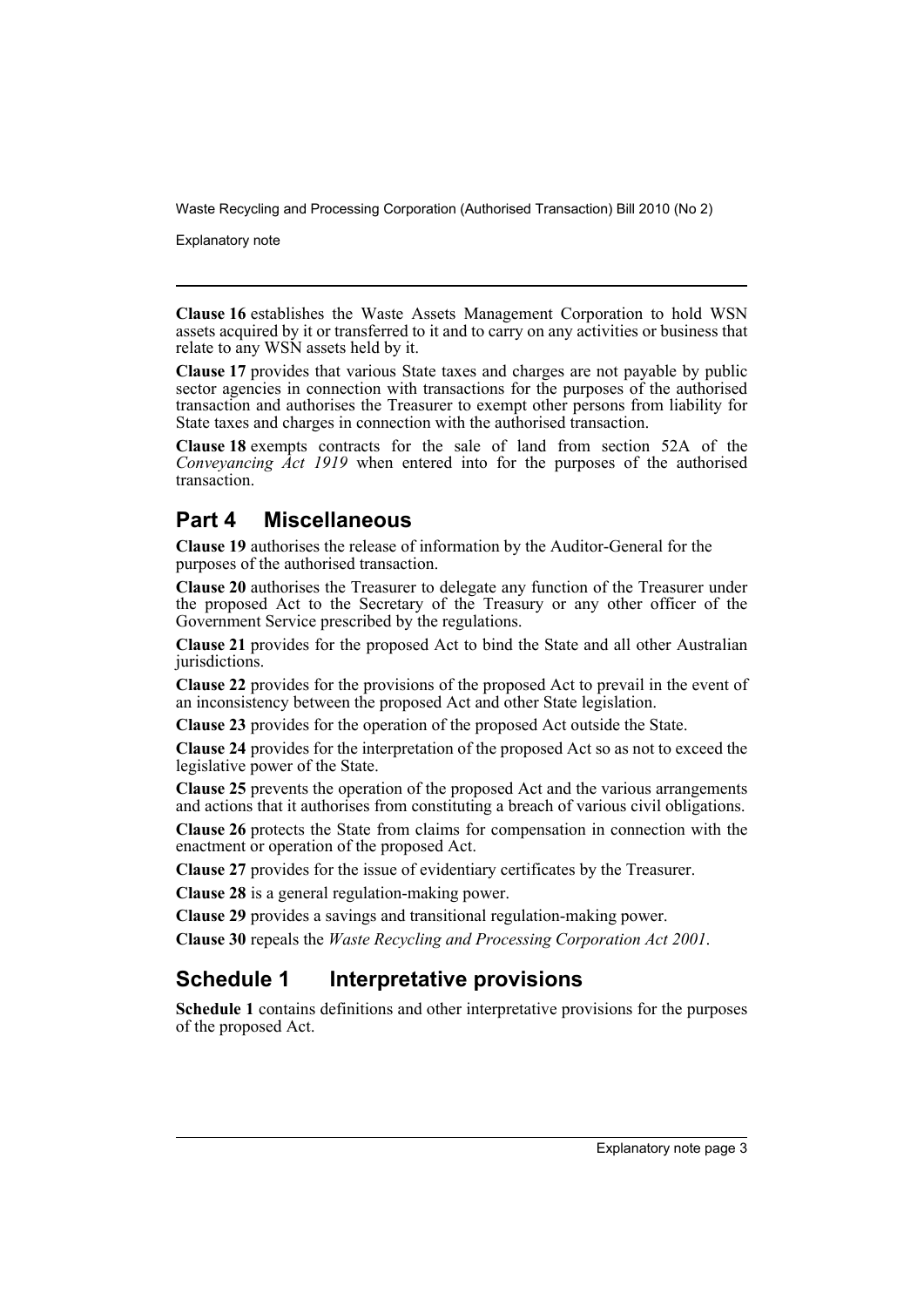Explanatory note

## **Schedule 2 Corporate conversion of WSN**

**Schedule 2** provides the procedure for the corporate conversion of WSN into a transaction company.

## **Schedule 3 Vesting of assets, rights and liabilities**

**Schedule 3** provides for the making of vesting orders by the Treasurer for the purposes of the authorised transaction. Vesting orders operate to vest assets, rights and liabilities of WSN or a transaction company in the transferee specified in the order.

## **Schedule 4 Employee protections**

**Schedule 4** provides for the transfer of employees of WSN either to an employer in the private sector or to a Public Service Department as an excess employee of the Department or as staff of the proposed Waste Assets Management Corporation. Permanent and temporary employees can elect not to be transferred to the private sector.

The following employment protections will apply for the benefit of transferred employees:

- (a) the terms and conditions of employment of an employee transferred to the private sector are to be the same as applied to the employee immediately before transfer,
- (b) those terms and conditions will not be able to be varied for permanent and temporary employees during their *employment guarantee period* (which is 3 years, or a shorter period for those temporary employees who have less than 3 years to run on their appointment),
- (c) employment of permanent and temporary employees with the private sector employer will not be able to be terminated during their employment guarantee period (with exceptions for such things as serious misconduct and disciplinary termination),
- (d) employees transferred to a Public Service Department will be employed on the terms and conditions that applied before their transfer and (in the case of employees who are transferred as excess employees) their employment will be managed in accordance with the Public Service excess employee policy,
- (e) employees will be entitled to remain as members of or contributors to their current superannuation schemes and will retain any rights to accrued leave,
- (f) service with WSN will count as service with the new employer.

The Schedule also authorises the payment of transfer payments to transferred employees.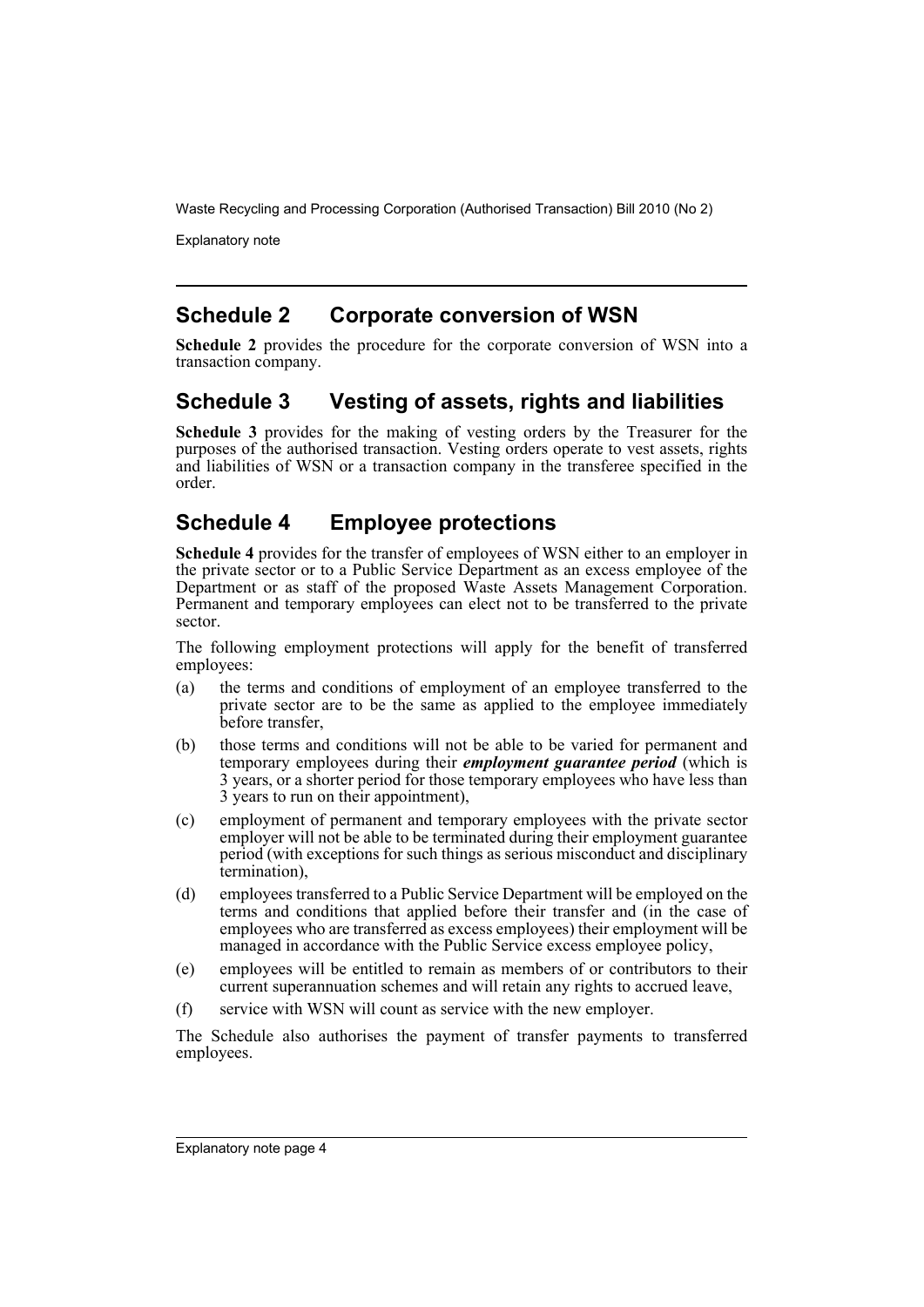Explanatory note

## **Schedule 5 Waste Assets Management Corporation**

**Schedule 5** makes further provision for the proposed Waste Assets Management Corporation, including provision for the following:

- (a) the management and staff of the Corporation,
- (b) the formation or acquisition of subsidiaries of the Corporation,
- (c) the transfer of assets, rights and liabilities of the Corporation,
- (d) dissolution of the Corporation.

## **Schedule 6 Amendment of Acts**

**Schedule 6** makes consequential amendments to various Acts in connection with the authorised transaction.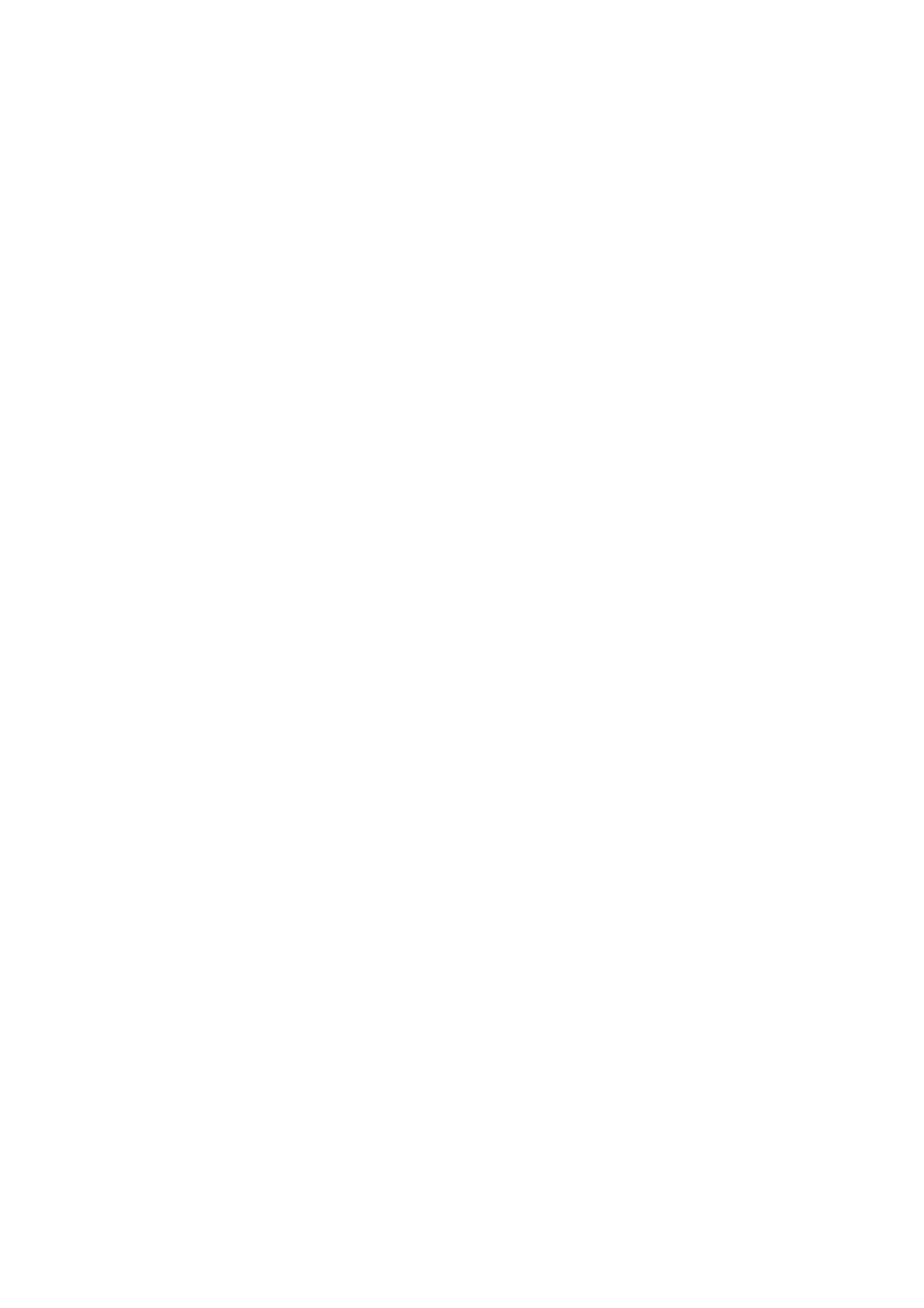First print



New South Wales

# **Waste Recycling and Processing Corporation (Authorised Transaction) Bill 2010 (No 2)**

## **Contents**

|        |                                                             | Page |
|--------|-------------------------------------------------------------|------|
| Part 1 | <b>Preliminary</b>                                          |      |
|        | Name of Act<br>1                                            | 2    |
|        | 2<br>Commencement                                           | 2    |
|        | 3<br>Interpretation                                         | 2    |
| Part 2 | The authorised transaction                                  |      |
|        | Authority for transfer of WSN assets to private sector<br>4 | 3    |
|        | 5<br>Transfer of WSN assets to public sector agencies       | 3    |
|        | Proceeds of transaction<br>6                                | 3    |
|        | <b>WAMC Landfill Rehabilitation Fund</b>                    | 4    |
|        | 8<br>Treasurer to report on authorised transaction          | 5    |
| Part 3 | <b>Facilitating the authorised transaction</b>              |      |
|        | Treasurer's functions<br>9                                  | 6    |
|        | 10<br>Transaction companies                                 | 6    |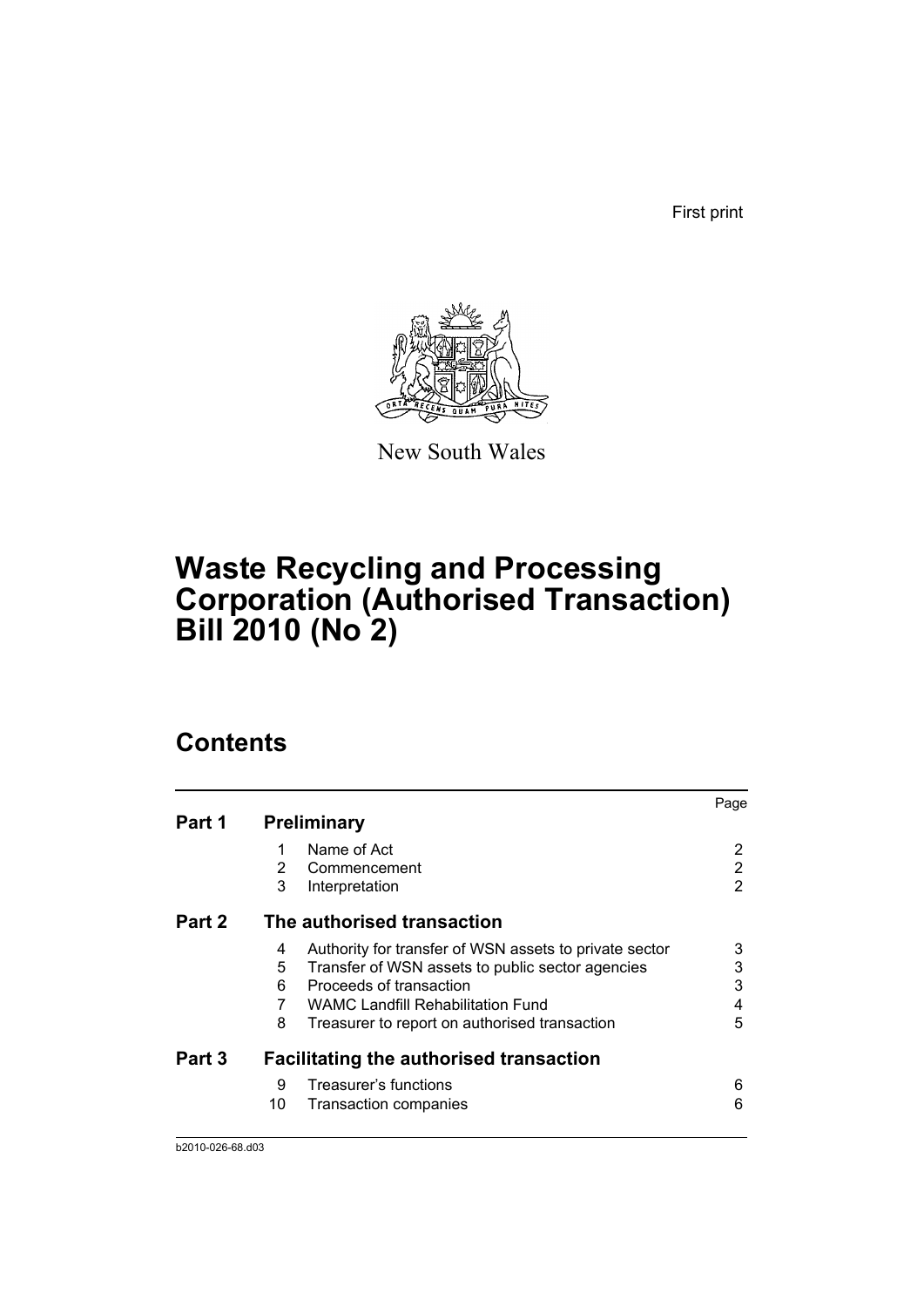Contents

|                   |    |                                                                              | Page            |
|-------------------|----|------------------------------------------------------------------------------|-----------------|
|                   | 11 | Functions of WSN and transaction companies                                   | 7               |
|                   | 12 | Direction and control of WSN and transaction companies                       | 7               |
|                   | 13 | Grant of relevant authorisations                                             | 8               |
|                   | 14 | Vesting orders                                                               | 9               |
|                   | 15 | <b>Employee protections</b>                                                  | 9               |
|                   | 16 | Waste Assets Management Corporation                                          | 9               |
|                   | 17 | State taxes                                                                  | 10              |
|                   | 18 | Contracts for sale of land                                                   | 11              |
| Part 4            |    | <b>Miscellaneous</b>                                                         |                 |
|                   | 19 | Release of information by Auditor-General                                    | 12              |
|                   | 20 | Delegation                                                                   | 12 <sup>°</sup> |
|                   | 21 | Act to bind State and other jurisdictions                                    | 12              |
|                   | 22 | General relationship of Act with other State legislation                     | 12              |
|                   | 23 | Extraterritorial operation of Act                                            | 13              |
|                   | 24 | Construction of Act and instruments so as not to exceed<br>legislative power | 13              |
|                   | 25 | Protection of contractual and other obligations                              | 14              |
|                   | 26 | Compensation not payable                                                     | 15              |
|                   | 27 | Certificate evidence                                                         | 16              |
|                   | 28 | Regulations                                                                  | 16              |
|                   | 29 | Savings and transitional regulations                                         | 16              |
|                   | 30 | Repeal of Waste Recycling and Processing Corporation                         |                 |
|                   |    | Act 2001 No 59                                                               | 16              |
| <b>Schedule 1</b> |    | <b>Interpretative provisions</b>                                             | 17              |
| <b>Schedule 2</b> |    | <b>Corporate conversion of WSN</b>                                           | 20              |
| <b>Schedule 3</b> |    | Vesting of assets, rights and liabilities                                    | 22              |
| <b>Schedule 4</b> |    | <b>Employee protections</b>                                                  | 25              |
| <b>Schedule 5</b> |    | <b>Waste Assets Management Corporation</b>                                   | 30              |
| <b>Schedule 6</b> |    | <b>Amendment of Acts</b>                                                     | 33              |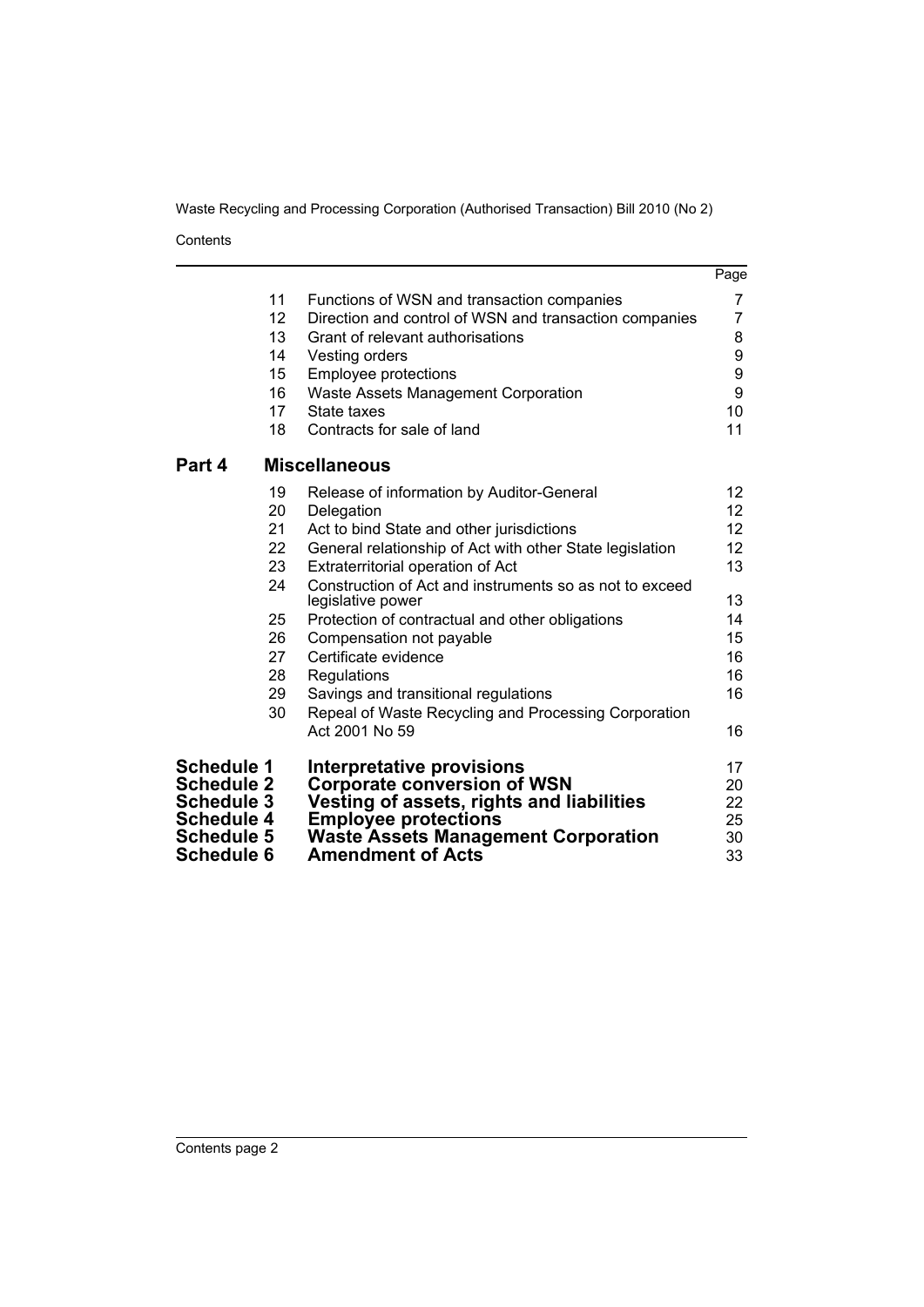

New South Wales

## **Waste Recycling and Processing Corporation (Authorised Transaction) Bill 2010 (No 2)**

No , 2010

### **A Bill for**

An Act to provide for the transfer of the business of the Waste Recycling and Processing Corporation; and for other purposes.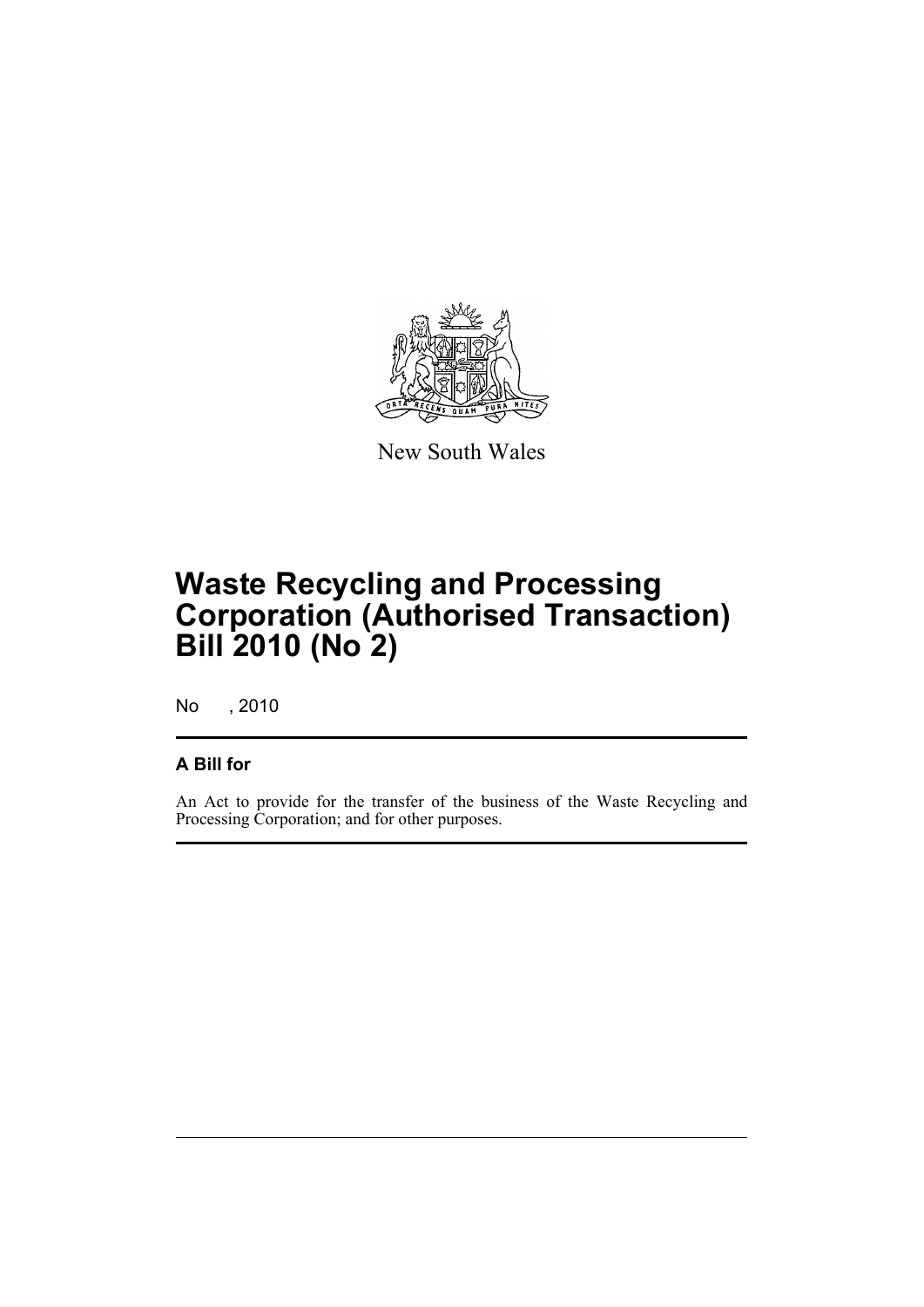Waste Recycling and Processing Corporation (Authorised Transaction) Bill Clause 1 2010 (No 2) Part 1 Preliminary

<span id="page-9-3"></span><span id="page-9-2"></span><span id="page-9-1"></span><span id="page-9-0"></span>

| The Legislature of New South Wales enacts: |               |                                                                                                                                                      | $\mathbf{1}$         |
|--------------------------------------------|---------------|------------------------------------------------------------------------------------------------------------------------------------------------------|----------------------|
|                                            | <b>Part 1</b> | <b>Preliminary</b>                                                                                                                                   | $\overline{2}$       |
| 1                                          |               | Name of Act                                                                                                                                          | 3                    |
|                                            |               | This Act is the <i>Waste Recycling and Processing Corporation</i><br>(Authorised Transaction) Act 2010.                                              | 4<br>5               |
| $\mathbf{2}$                               |               | Commencement                                                                                                                                         | 6                    |
|                                            | (1)           | This Act commences on the date of assent to this Act, except as<br>provided by subsection (2).                                                       | $\overline{7}$<br>8  |
|                                            | (2)           | Section 30 and Schedule 6.2 commence on a day to be appointed by<br>proclamation.                                                                    | 9<br>10 <sup>1</sup> |
| 3                                          |               | Interpretation                                                                                                                                       | 11                   |
|                                            | (1)           | <b>Key definitions</b>                                                                                                                               | 12                   |
|                                            |               | In this Act:                                                                                                                                         | 13                   |
|                                            |               | <i>authorised transaction</i> means the transfer of WSN assets authorised by<br>Part 2.                                                              | 14<br>15             |
|                                            |               | the Fund means the WAMC Landfill Rehabilitation Fund established<br>by section 7.                                                                    | 16<br>17             |
|                                            |               | <b>WSN</b> means the Waste Recycling and Processing Corporation<br>constituted by the <i>Waste Recycling and Processing Corporation</i><br>Act 2001. | 18<br>19<br>20       |
|                                            |               | Note. The Waste Recycling and Processing Corporation operates under the<br>trading name WSN Environmental Solutions.                                 | 21<br>22             |
|                                            |               | <i>WSN</i> assets means assets, rights and liabilities of WSN.                                                                                       | 23                   |
|                                            | (2)           | Other interpretative provisions                                                                                                                      | 24                   |
|                                            |               | Expressions used in this Act that are defined in Schedule 1 have the<br>meanings set out in that Schedule.                                           | 25<br>26             |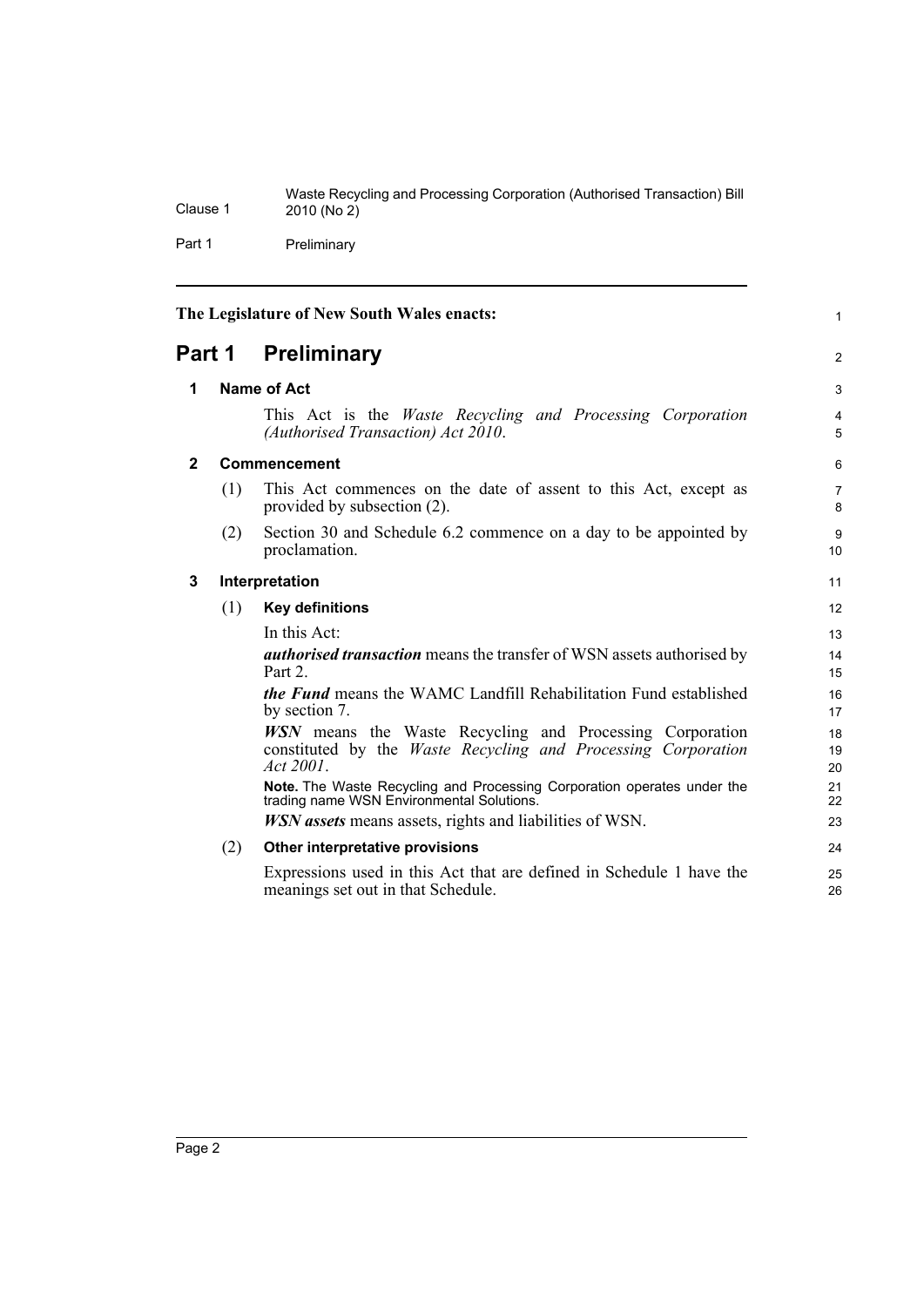<span id="page-10-3"></span><span id="page-10-2"></span><span id="page-10-1"></span><span id="page-10-0"></span>

|   | 2010 (No 2) |                            |                                                                                                                                                                                                                                                                                         | Clause 4 |                            |
|---|-------------|----------------------------|-----------------------------------------------------------------------------------------------------------------------------------------------------------------------------------------------------------------------------------------------------------------------------------------|----------|----------------------------|
|   |             | The authorised transaction |                                                                                                                                                                                                                                                                                         | Part 2   |                            |
|   | Part 2      |                            | The authorised transaction                                                                                                                                                                                                                                                              |          | $\mathbf{1}$               |
| 4 |             |                            | Authority for transfer of WSN assets to private sector                                                                                                                                                                                                                                  |          | $\overline{2}$             |
|   |             |                            | This Act authorises the transfer to the private sector of any WSN assets.                                                                                                                                                                                                               |          | 3                          |
| 5 |             |                            | Transfer of WSN assets to public sector agencies                                                                                                                                                                                                                                        |          | 4                          |
|   |             |                            | This Act authorises the transfer of any WSN assets to one or more<br>public sector agencies.                                                                                                                                                                                            |          | 5<br>6                     |
| 6 |             |                            | <b>Proceeds of transaction</b>                                                                                                                                                                                                                                                          |          | 7                          |
|   | (1)         |                            | The proceeds of the transfer of WSN assets to the private sector<br>pursuant to the authorised transaction (the transaction proceeds)<br>belong to and are payable directly to the State.                                                                                               |          | 8<br>9<br>10               |
|   | (2)         |                            | The transaction proceeds paid to the State are to be paid as follows:                                                                                                                                                                                                                   |          | 11                         |
|   |             | (a)                        | the amount of all outstanding WAMC landfill liabilities on the<br>completion of the authorised transaction (determined as provided<br>by section 7) is to be paid into the WAMC Landfill Rehabilitation<br>Fund under that section,                                                     |          | 12<br>13<br>14<br>15       |
|   |             | (b)                        | the balance of the transaction proceeds are to be paid into the<br>Consolidated Fund.                                                                                                                                                                                                   |          | 16<br>17                   |
|   | (3)         |                            | The following deductions are authorised to be made from the<br>transaction proceeds:                                                                                                                                                                                                    |          | 18<br>19                   |
|   |             | (a)                        | deduction of such amounts as the Treasurer approves to repay<br>debt and satisfy other liabilities of a public sector agency in<br>respect of WSN assets transferred for the purposes of the<br>authorised transaction,                                                                 |          | 20<br>21<br>22<br>23       |
|   |             | (b)                        | deduction of such amounts as the Treasurer approves to<br>reimburse public sector agencies for payments made by them in<br>respect of any tax, duty, fee or charge imposed by any Act or law<br>of the State or any other jurisdiction in connection with a<br>transaction arrangement, |          | 24<br>25<br>26<br>27<br>28 |
|   |             | (c)                        | deduction of such amounts as the Treasurer approves to satisfy<br>any liability of a public sector agency arising under or in<br>connection with a transaction arrangement,                                                                                                             |          | 29<br>30<br>31             |
|   |             | (d)                        | deduction of such amounts as the Treasurer approves to meet<br>expenses reasonably incurred by public sector agencies for the                                                                                                                                                           |          | 32<br>33                   |

(4) The transaction proceeds do not include any amount certified by the Treasurer to have been paid to a public sector agency as a tax, duty, fee or charge imposed by any Act or law of the State in connection with a transaction arrangement.

purposes of the authorised transaction.

Page 3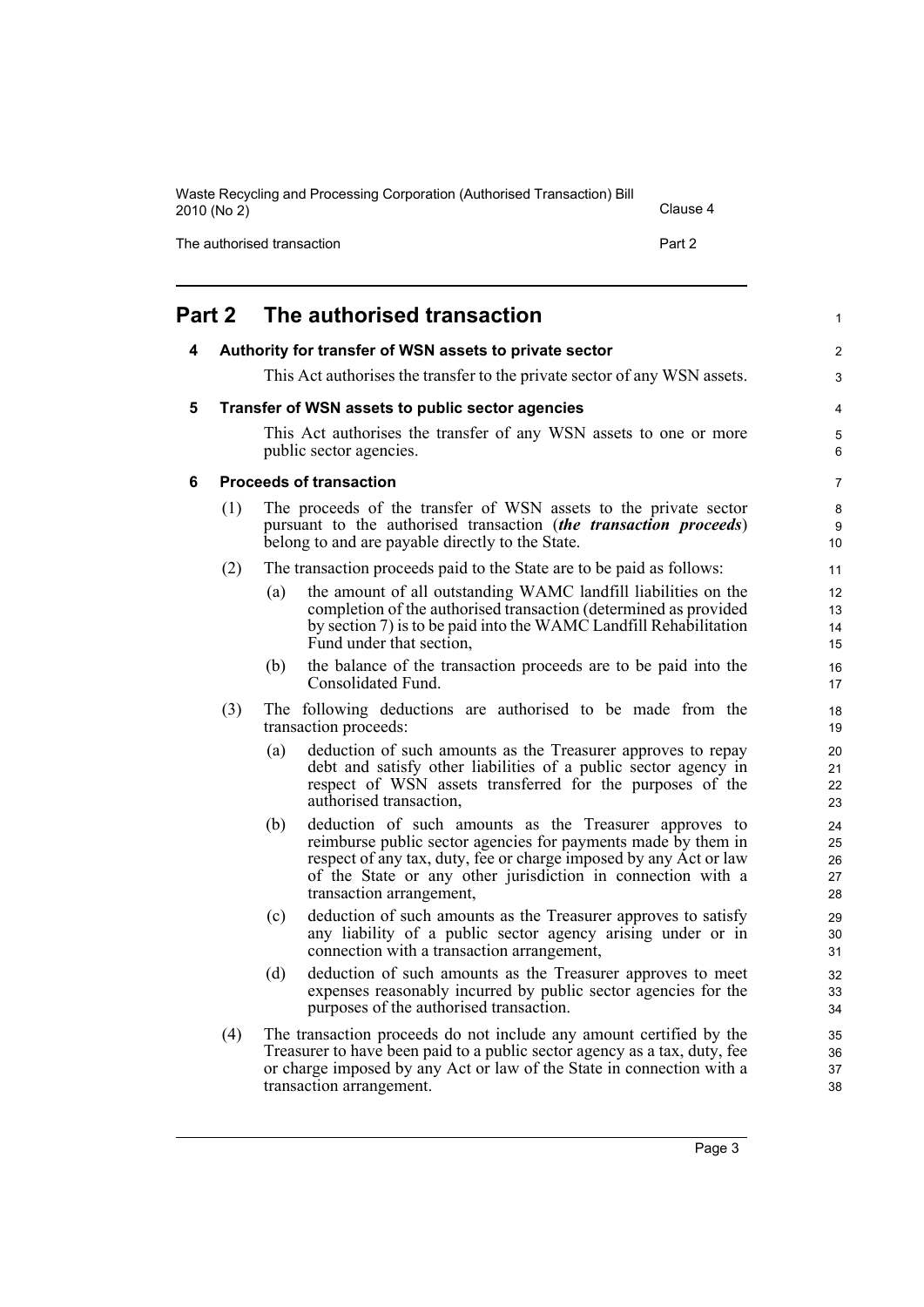Part 2 The authorised transaction

- (5) The deductions authorised to be made from the transaction proceeds may be made before payment of transaction proceeds into the Consolidated Fund or may be made by payment from the Consolidated Fund.
- (6) The requirements of this section do not affect the validity of a transaction arrangement.

#### <span id="page-11-0"></span>**7 WAMC Landfill Rehabilitation Fund**

- (1) There is to be established in the Special Deposits Account a fund called the WAMC Landfill Rehabilitation Fund (*the Fund*). The Fund is to be administered by the Treasurer.
- (2) There is payable into the Fund:
	- (a) out of the transaction proceeds under section 6, the amount of all outstanding WAMC landfill liabilities as at the completion of the authorised transaction (as determined under this section),
	- (b) interest and any other amounts accruing from time to time from the investments of the Fund.
- (3) There is payable from the Fund:
	- (a) amounts in payment of (or in reimbursement for the payment of) any outstanding WAMC landfill liabilities, as directed by the Treasurer from time to time,
	- (b) amounts for payment to the Consolidated Fund as directed by the Treasurer from time to time, but only as permitted by this section,
	- (c) administrative expenses incurred in relation to the Fund.
- (4) The Treasurer cannot direct a payment from the Fund to the Consolidated Fund if the balance standing to the credit of the Fund at the time of the payment is less than the amount of all outstanding WAMC landfill liabilities at that time.
- (5) The amount of all outstanding WAMC landfill liabilities as at the completion of the authorised transaction is to be determined and reported to the Treasurer by the person appointed by the Treasurer as Technical Consultant for the authorised transaction.
- (6) The annual report of the Waste Assets Management Corporation is to include details of the amounts paid from the Fund during the financial year to which the report relates and the purposes for which those payments were made.
- (7) The Treasurer may invest money in the Fund in such manner as may be authorised by the *Public Authorities (Financial Arrangements) Act 1987*.

9 10

7 8

11 12

 $24$ 25 26

35 36 37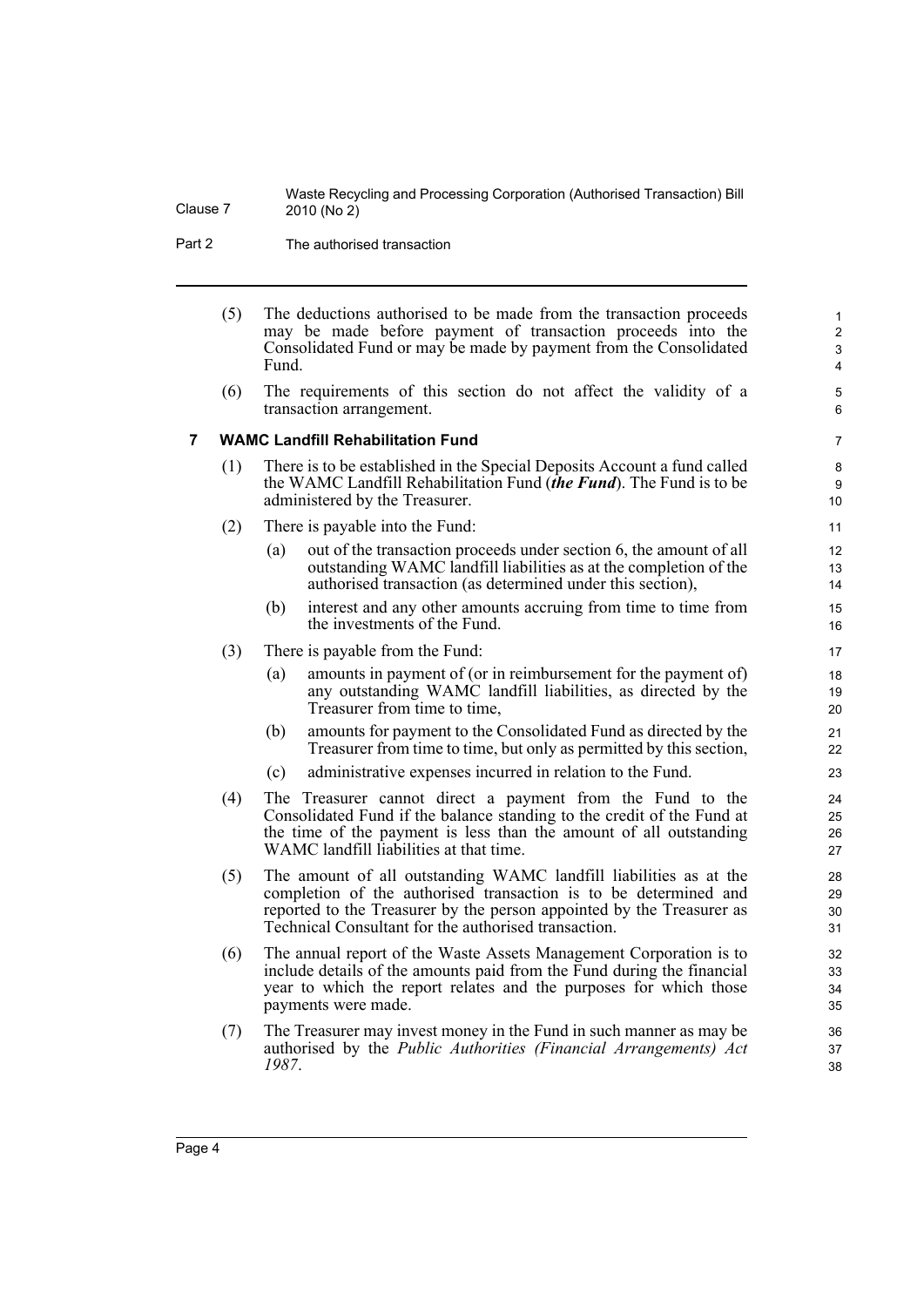| Waste Recycling and Processing Corporation (Authorised Transaction) Bill<br>2010 (No 2) | Clause 8 |
|-----------------------------------------------------------------------------------------|----------|
| The authorised transaction                                                              | Part 2   |

<span id="page-12-0"></span>

|   | (8) | In this section:                                                                                                                                      | 1                   |
|---|-----|-------------------------------------------------------------------------------------------------------------------------------------------------------|---------------------|
|   |     | outstanding WAMC landfill liabilities means any liabilities of WSN in<br>relation to the rehabilitation and future maintenance of landfill sites that | $\overline{2}$<br>3 |
|   |     | become liabilities of the Waste Assets Management Corporation<br>pursuant to the authorised transaction.                                              | 4<br>5              |
| 8 |     | Treasurer to report on authorised transaction                                                                                                         | 6                   |
|   | (1) | The Treasurer is to prepare a report on the following matters concerning<br>the authorised transaction:                                               | 7<br>8              |
|   |     | the broad strategies for compliance with the waste management<br>(a)<br>strategies of the Environment Protection Authority,                           | 9<br>10             |
|   |     | the broad strategies to be established to ensure the resolution of<br>(b)<br>any competition issues resulting from the authorised transaction.        | 11<br>12            |
|   | (2) | In preparing the report, the Treasurer is to consult with the Environment<br>Protection Authority.                                                    | 13<br>14            |
|   | (3) | The Treasurer's report is to be publicly released as soon as reasonably<br>practicable after the completion of the authorised transaction.            | 15<br>16            |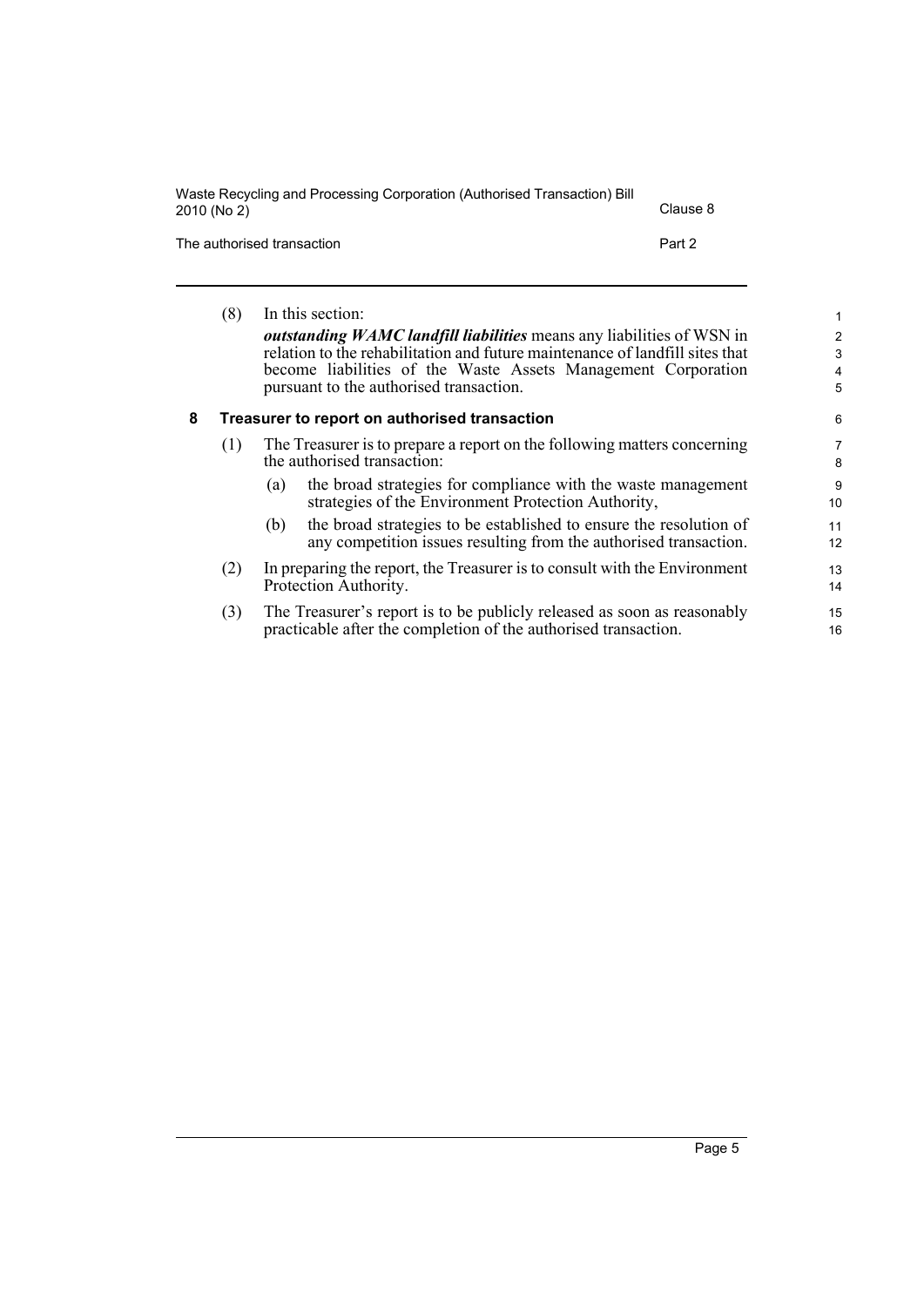Part 3 Facilitating the authorised transaction

## <span id="page-13-1"></span><span id="page-13-0"></span>**Part 3 Facilitating the authorised transaction**

#### **9 Treasurer's functions**

The Treasurer has and may exercise all such functions as are necessary or convenient for the purposes of the authorised transaction. The functions conferred on the Treasurer by any other provision of this Act do not limit the Treasurer's functions under this section.

#### <span id="page-13-2"></span>**10 Transaction companies**

- (1) The Treasurer may for the purposes of the authorised transaction establish, or direct the establishment of, companies as *transaction companies* in any of the following ways:
	- (a) the formation or acquisition by or on behalf of the State or a SOC of a company limited by shares, so that all the issued shares in the company are held by or on behalf of the State or a SOC (or both),
	- (b) the formation or acquisition of a company as a wholly owned subsidiary company of a transaction company,
	- (c) the conversion of WSN into a company limited by shares as provided by Schedule 2.
- (2) A transaction company that is a public sector agency may be converted from one kind of company to any other kind of company.
- (3) Except by express agreement with the Treasurer:
	- (a) a transaction company is not and does not represent the State, and
	- (b) the debts, liabilities and obligations of a transaction company are not guaranteed by the State (but without affecting any guarantee of a debt, liability or obligation of WSN that becomes a debt, liability or obligation of the transaction company).
- (4) The Treasurer may act for or on behalf of the State, a SOC or a transaction company that is a public sector agency in connection with the rights, privileges and benefits, and the duties, liabilities and obligations of the State, the SOC or the transaction company as the holder of shares or other securities in a transaction company.
- (5) Shares and other securities in a transaction company that is a public sector agency may be issued, sold or transferred in accordance with the directions of the Treasurer.
- (6) The Treasurer may on behalf of the State, a SOC or a transaction company that is a public sector agency enter into and carry out transaction arrangements for the issue, sale or transfer of shares and other securities in a transaction company.

 $\mathfrak{p}$ 3 4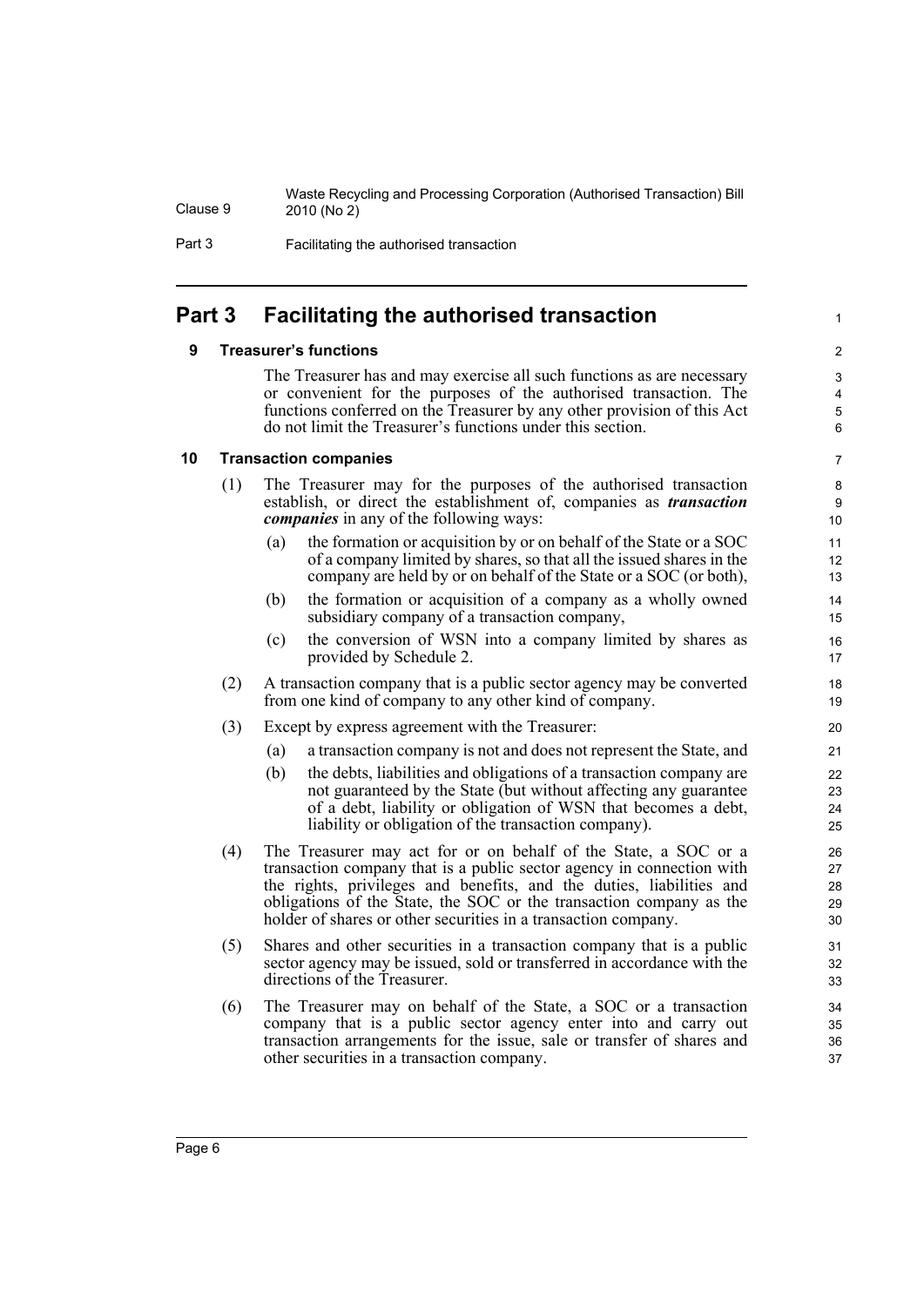| Waste Recycling and Processing Corporation (Authorised Transaction) Bill<br>2010 (No 2) | Clause 11 |
|-----------------------------------------------------------------------------------------|-----------|
| Facilitating the authorised transaction                                                 | Part 3    |

#### <span id="page-14-0"></span>**11 Functions of WSN and transaction companies**

- (1) WSN and any transaction company have and may exercise all such functions as are necessary or convenient for the purposes of the authorised transaction.
- (2) The functions conferred by this section are in addition to any other functions that WSN or a transaction company has apart from this section and those other functions do not prevent or otherwise limit the exercise of the additional functions conferred by this section.
- (3) The Treasurer may act for and on behalf of and in the name of WSN or any transaction company (while it is a public sector agency) in the exercise of any of its functions for the purposes of the authorised transaction.

#### <span id="page-14-1"></span>**12 Direction and control of WSN and transaction companies**

- (1) WSN and any transaction company (while it is a public sector agency) are subject to the direction and control of the Treasurer in the exercise of any of their functions for the purposes of the authorised transaction.
- (2) The Treasurer may give directions for the purposes of the authorised transaction to WSN and to any transaction company, and to the directors and other officers of WSN or a transaction company. Any such directions must be complied with by WSN, the transaction company or the directors or other officers concerned.
- (3) Directions to a transaction company (or its directors and other officers) can only be given and are only required to be complied with while the transaction company is a public sector agency.
- (4) The power to give directions under this section extends to directions with respect to the way in which WSN or a transaction company is to conduct its business and other affairs.
- (5) Action taken by WSN to comply with a direction of the Treasurer under this Act does not require the approval of the voting shareholders or portfolio Minister of WSN.
- (6) Anything done or omitted to be done by a director or other officer of WSN or a transaction company in complying with a direction given by the Treasurer under this Act does not subject the director or officer personally to any action, liability, claim or demand.
- (7) The provisions of this section are declared to be Corporations legislation displacement provisions for the purposes of section 5G of the Corporations Act.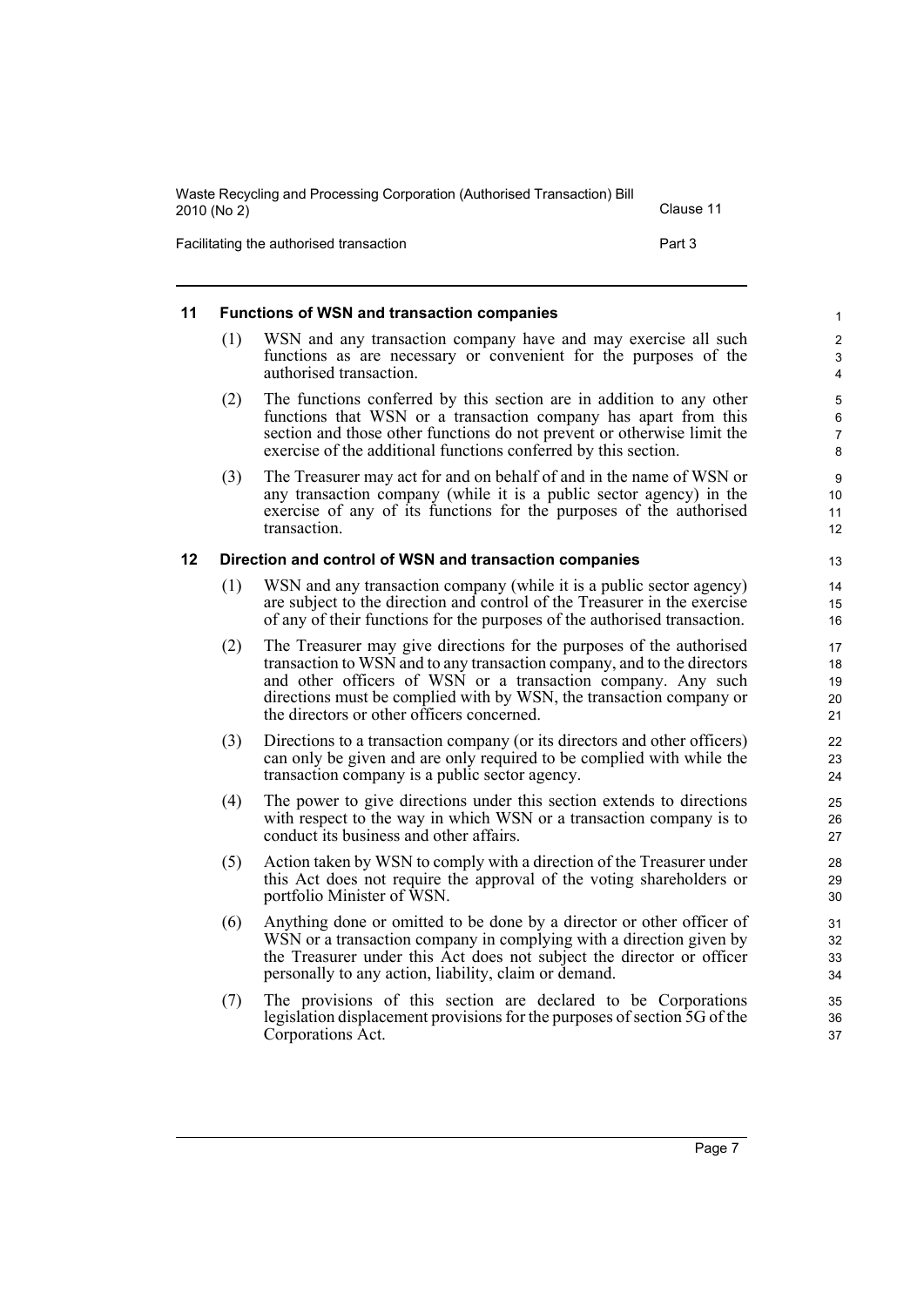Part 3 Facilitating the authorised transaction

#### <span id="page-15-0"></span>**13 Grant of relevant authorisations**

- (1) The Treasurer may give directions to a public sector agency for or with respect to the grant of any relevant authorisation to a person who becomes or who it is proposed will become the new operator of any WSN assets pursuant to the authorised transaction, including directions for or with respect to any of the following:
	- (a) requiring the grant of any such relevant authorisation without the necessity for the making or determination of any application,

- (b) the displacement or modification of any provision of a relevant law in its application to the grant of any such relevant authorisation,
- (c) the conditions or endorsements subject to which any such relevant authorisation is to be granted or that are to be attached to any such relevant authorisation.
- (2) A direction may only be given under this section for the grant of a relevant authorisation that:
	- (a) operates to transfer, replace or replicate an existing relevant authorisation that is currently in force, to the extent of its application to or in respect of the WSN assets concerned, and
	- (b) is subject to terms, conditions or endorsements that are the same (or to substantially the same effect) as those to which that existing relevant authorisation is subject.
- (3) The Treasurer must consult with a public sector agency before giving a direction to the public sector agency under this section.
- (4) A public sector agency exercising functions under a relevant law must comply with a direction of the Treasurer under this section.
- (5) Anything done by WSN in compliance with a condition or endorsement of a relevant authorisation in relation to WSN assets of which a person is the new operator is taken to have been done by the new operator for the purposes of any corresponding condition or endorsement of a relevant authorisation granted to the new operator pursuant to a direction under this section.
- (6) A relevant authorisation granted to WSN or to the new operator of WSN assets may not be suspended or cancelled on the ground of the conversion of WSN or the new operator to a company or on the ground of any change that has occurred in the officers or shareholders of the company as a result of that conversion or pursuant to a transaction arrangement.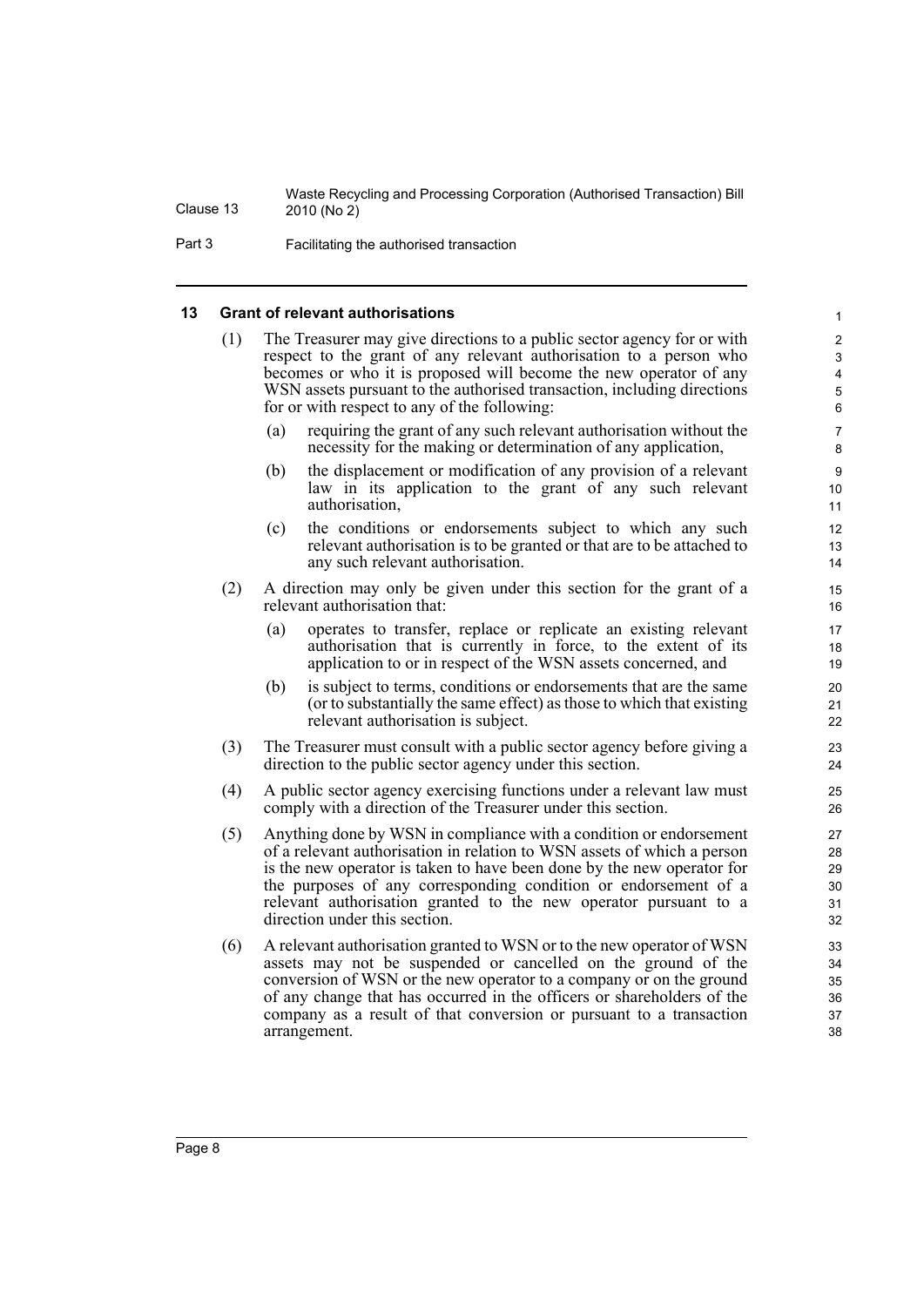| Waste Recycling and Processing Corporation (Authorised Transaction) Bill<br>2010 (No 2) | Clause 14 |
|-----------------------------------------------------------------------------------------|-----------|
| Facilitating the authorised transaction                                                 | Part 3    |

<span id="page-16-2"></span><span id="page-16-1"></span><span id="page-16-0"></span>

|    | (7) | In this section:                                                                                                                                                 | 1                         |
|----|-----|------------------------------------------------------------------------------------------------------------------------------------------------------------------|---------------------------|
|    |     | <i>grant</i> includes issue and transfer.                                                                                                                        | $\overline{c}$            |
|    |     | new operator of WSN assets means:                                                                                                                                | $\ensuremath{\mathsf{3}}$ |
|    |     | a public sector agency to which any WSN assets are transferred<br>(a)<br>for the purposes of the authorised transaction, or                                      | 4<br>5                    |
|    |     | a person (or the nominee of a person) in whom WSN assets are<br>(b)<br>vested, or to whom WSN assets are transferred, pursuant to the<br>authorised transaction. | $\,6$<br>7<br>8           |
|    |     | <i>public sector agency</i> includes a local authority.                                                                                                          | $\boldsymbol{9}$          |
|    |     | <i>relevant authorisation</i> means a licence, permit, consent, entitlement,<br>accreditation or other authorisation under a relevant law.                       | 10<br>11                  |
|    |     | <i>relevant law</i> means any of the following Acts and any regulations or<br>instruments under those Acts:                                                      | 12<br>13                  |
|    |     | Contaminated Land Management Act 1997                                                                                                                            | 14                        |
|    |     | Environmental Planning and Assessment Act 1979                                                                                                                   | 15                        |
|    |     | Mining Act 1992                                                                                                                                                  | 16                        |
|    |     | Protection of the Environment Operations Act 1997                                                                                                                | 17                        |
|    |     | Sydney Water Act 1994                                                                                                                                            | 18                        |
|    |     | Water Act 1912                                                                                                                                                   | 19                        |
|    |     | Water Management Act 2000                                                                                                                                        | 20                        |
|    |     | any other Act prescribed by the regulations.                                                                                                                     | 21                        |
| 14 |     | <b>Vesting orders</b>                                                                                                                                            | 22                        |
|    |     | The Treasurer may make vesting orders under Schedule 3 for the<br>purposes of the authorised transaction.                                                        | 23<br>24                  |
| 15 |     | <b>Employee protections</b>                                                                                                                                      | 25                        |
|    |     | Schedule 4 contains provisions relating to the transfer of employees of<br>WSN for the purposes of the authorised transaction.                                   | 26<br>27                  |
| 16 |     | <b>Waste Assets Management Corporation</b>                                                                                                                       | 28                        |
|    | (1) | There is constituted by this Act a corporation with the corporate name<br>of the Waste Assets Management Corporation (the Corporation).                          | 29<br>30                  |
|    | (2) | The Corporation is a NSW Government agency and is, in the exercise<br>of the Corporation's functions, subject to the control and direction of the<br>Treasurer.  | 31<br>32<br>33            |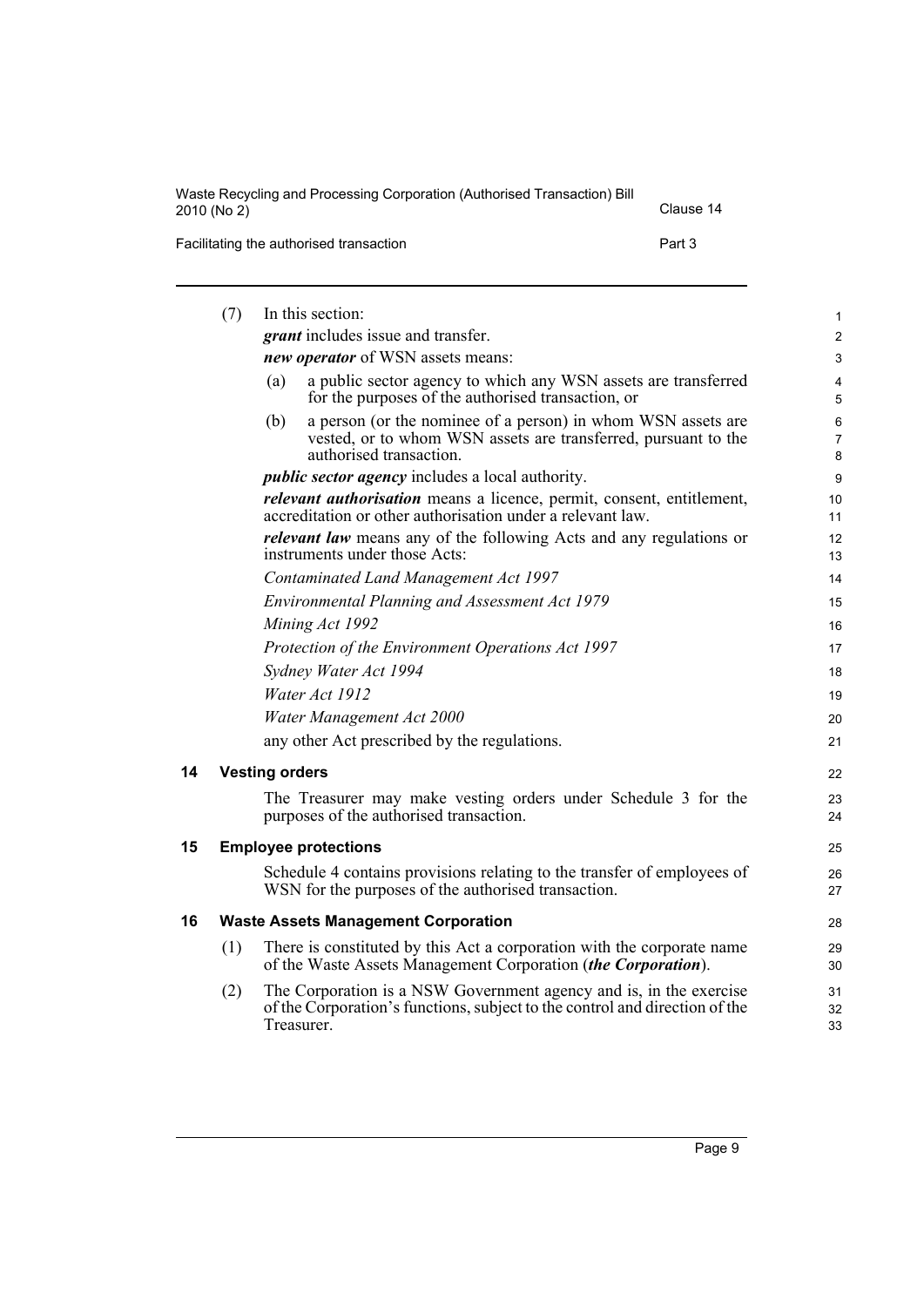Part 3 Facilitating the authorised transaction

<span id="page-17-0"></span>(3) The Corporation has the following functions: (a) to hold, on behalf of the Crown, WSN assets acquired by it or transferred to it by or under this or any other Act and to conduct businesses, provide services and carry on activities that relate to or are incidental to the management of any WSN assets held by it, (b) to undertake, on behalf of the Crown, the development for any purpose for the benefit of the State of any land comprising WSN assets held by it, (c) such other functions in connection with WSN assets held by it as may be prescribed by the regulations, (d) such other functions as may be conferred or imposed on the Corporation by or under this or any other Act. **Note.** See also Schedule 5, which makes further provision for the Corporation. **17 State taxes** (1) In this section: *relevant matter* means any of the following: (a) the transfer of WSN assets for the purposes of the authorised transaction, (b) a vesting of assets, rights or liabilities by operation of Schedule 3 (Vesting of assets, rights and liabilities) and anything certified by the Treasurer as having been done in consequence of such a vesting (for example, the transfer or registration of an interest in land), (c) the issue, disposal or purchase of shares or other securities in a company for the purposes of the authorised transaction, (d) any matter connected with the corporate conversion of WSN for the purposes of the authorised transaction, (e) such other matters for the purposes of the authorised transaction as may be prescribed by the regulations. *State tax* means application or registration fees, duty under the *Duties Act 1997* or any other tax, duty, fee or charge imposed by any Act or law of the State. (2) State tax is not payable by a public sector agency in relation to a relevant matter. (3) State tax is not payable by a person or body (other than a public sector agency) in relation to a relevant matter to such extent (if any) as the Treasurer may direct by order in writing, either generally or in a 10 11 12 13 14 15 16 17 18 19  $20$ 21 22 23 24 25 26 27 28 29 30 31 32 33 34 35 36 37

38

particular case.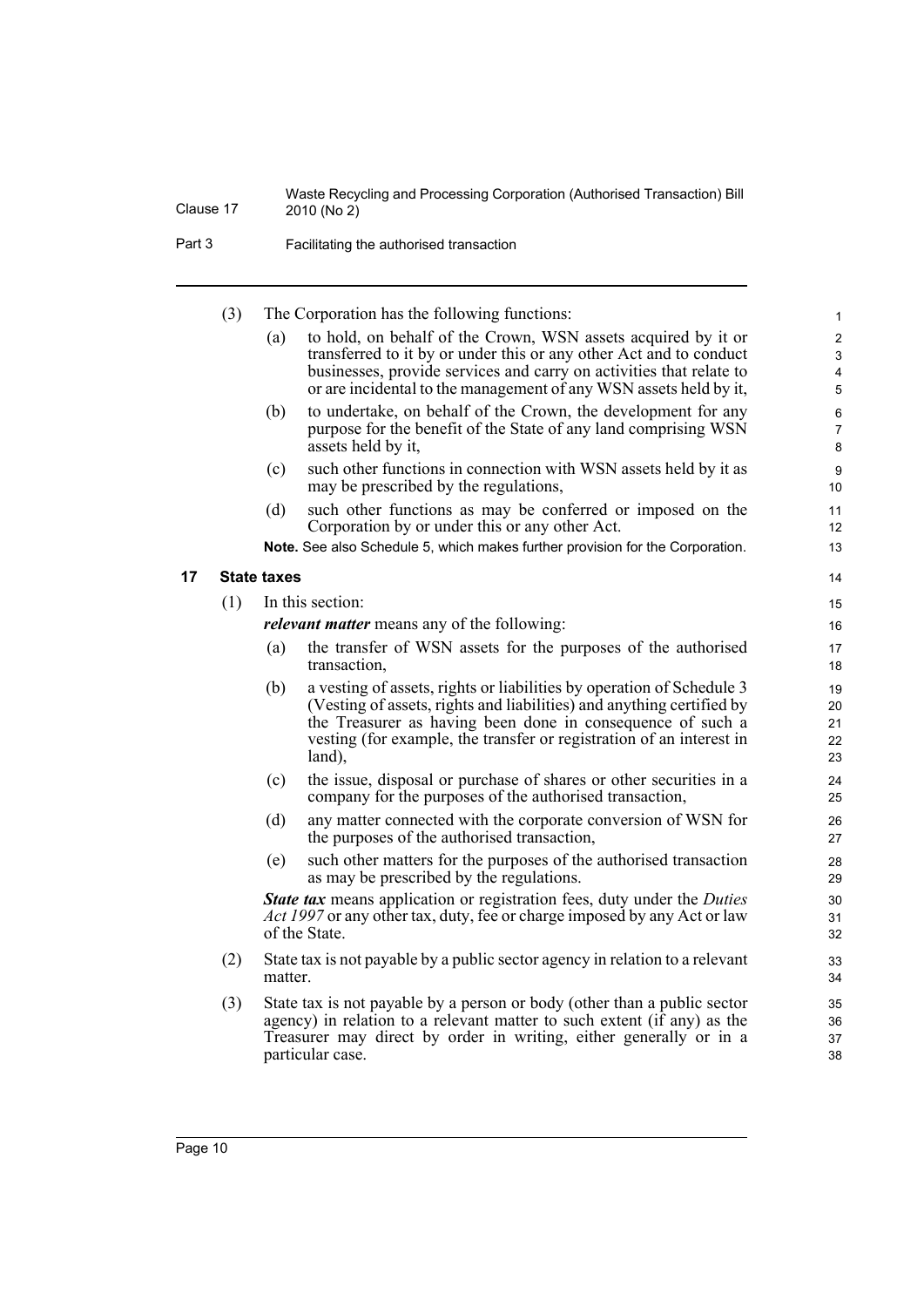| Waste Recycling and Processing Corporation (Authorised Transaction) Bill<br>2010 (No 2) | Clause 18                                                                                                                         |        |
|-----------------------------------------------------------------------------------------|-----------------------------------------------------------------------------------------------------------------------------------|--------|
|                                                                                         | Facilitating the authorised transaction                                                                                           | Part 3 |
| (4)                                                                                     | An order may be made by the Treasurer under this section before or<br>after the liability to pay the State tax concerned accrues. |        |

(5) The Treasurer must give a copy of an order under this section to the Chief Commissioner of State Revenue.

#### <span id="page-18-0"></span>**18 Contracts for sale of land**

Section 52A (Contracts for sale of land) of the *Conveyancing Act 1919* does not apply to a contract for the sale of land that is entered into for the purposes of the authorised transaction.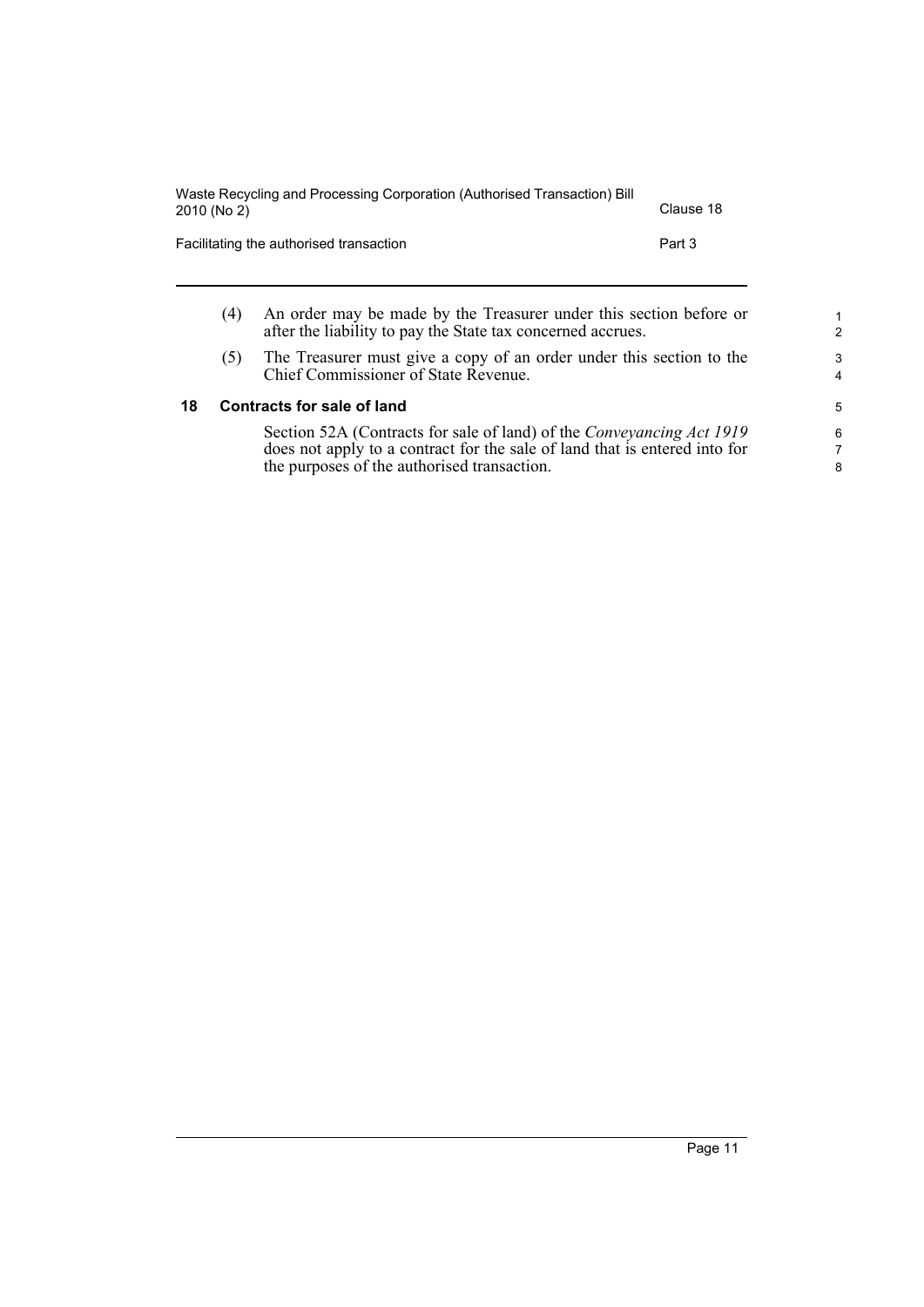Part 4 Miscellaneous

### <span id="page-19-0"></span>**Part 4 Miscellaneous**

#### <span id="page-19-1"></span>**19 Release of information by Auditor-General**

Section 38 (Secrecy) of the *Public Finance and Audit Act 1983* does not apply to or in respect of a report or communication that the Treasurer authorises the Auditor-General to make to a person for the purposes of the authorised transaction.

6 7

1

#### <span id="page-19-2"></span>**20 Delegation**

The Treasurer may delegate to the Secretary of the Treasury, or to any other officer of the Government Service prescribed by the regulations, any function of the Treasurer under this Act except this power of delegation.

#### <span id="page-19-3"></span>**21 Act to bind State and other jurisdictions**

- (1) This Act binds the State and, in so far as the legislative power of the Parliament of New South Wales permits, the other States, the Territories and the Commonwealth.
- (2) Without limiting subsection (1), this Act has effect despite any privilege or immunity of the Crown in any of its capacities.
- (3) This Act does not make any State or Territory, the Commonwealth, or the Crown in any of its capacities, liable to be prosecuted for an offence.
- (4) A reference in this section to a State, Territory or the Commonwealth includes a reference to the Government of the State, Territory or Commonwealth.

#### <span id="page-19-4"></span>**22 General relationship of Act with other State legislation**

- (1) None of the following provisions operate to prevent, restrict or otherwise limit the carrying out of the authorised transaction or the exercise of a function for the purposes of the authorised transaction:
	- (a) any provision of the *State Owned Corporations Act 1989* or the *Waste Recycling and Processing Corporation Act 2001*,
	- (b) any provision of the constitution of WSN or a subsidiary of WSN.
- (2) In the event of any inconsistency between the provisions of this Act or the regulations and a provision of any other State legislation that is prescribed by the regulations as an inconsistent provision for the purposes of this section, the provisions of this Act or the regulations (as the case may be) prevail to the extent of the inconsistency.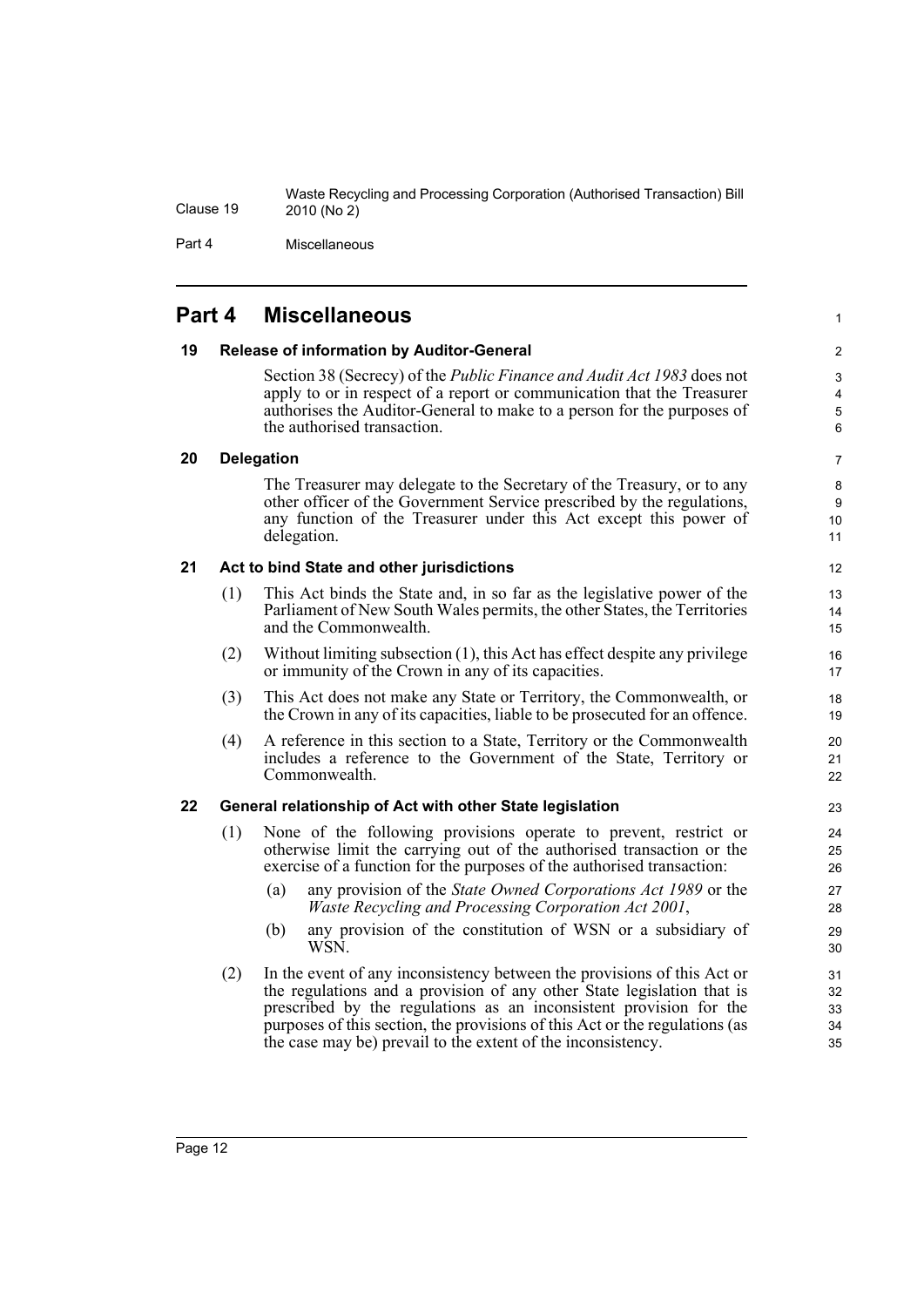| Waste Recycling and Processing Corporation (Authorised Transaction) Bill<br>2010 (No 2) | Clause 23 |
|-----------------------------------------------------------------------------------------|-----------|
| Miscellaneous                                                                           | Part 4    |

#### <span id="page-20-0"></span>**23 Extraterritorial operation of Act**

| (1) | It is the intention of the Parliament of New South Wales that the                                                         |
|-----|---------------------------------------------------------------------------------------------------------------------------|
|     | operation of this Act should, as far as possible, include operation in                                                    |
|     | relation to the following:                                                                                                |
|     | $\langle 1, 3 \rangle$ . Although the contract of a contract of the contract of $\mathcal{A}$ . Contract of $\mathcal{A}$ |

- (a) things situated in or outside the territorial limits of the State,
- (b) acts, transactions and matters done, entered into or occurring in or outside the territorial limits of the State,
- (c) things, acts, transactions and matters (wherever situated, done, entered into or occurring) that would, apart from this Act, be governed or otherwise affected by the law of another State, a Territory, the Commonwealth or a foreign country.
- (2) Without limiting subsection (1), it is the intention of the Parliament of New South Wales that the provisions of this Act have an operation in relation to the things, acts, transactions and matters referred to in that subsection even if the rules of private international law (whether at general law or as provided by legislation) would require the application of a law other than this Act instead of the provisions of this Act.

#### <span id="page-20-1"></span>**24 Construction of Act and instruments so as not to exceed legislative power**

- (1) Unless a contrary intention appears, if a provision of this Act or an instrument made under this Act:
	- (a) would, apart from this section, have an invalid application, but
	- (b) also has at least one valid application,

it is the intention of the Parliament of New South Wales that the provision is not to have the invalid application, but is to have every valid application.

- (2) Despite subsection (1), the provision is not to have a particular valid application if:
	- (a) apart from this section, it is clear, taking into account the provision's context and the purposes or objects underlying this Act, that the provision was intended to have that valid application only if every invalid application, or a particular invalid application, of the provision had also been within the legislative power of the Parliament of New South Wales, or
	- (b) the provision's operation in relation to that valid application would be different in a substantial respect from what would have been its operation in relation to that valid application if every invalid application, or a particular invalid application, of the provision had been within the legislative power of the Parliament of New South Wales.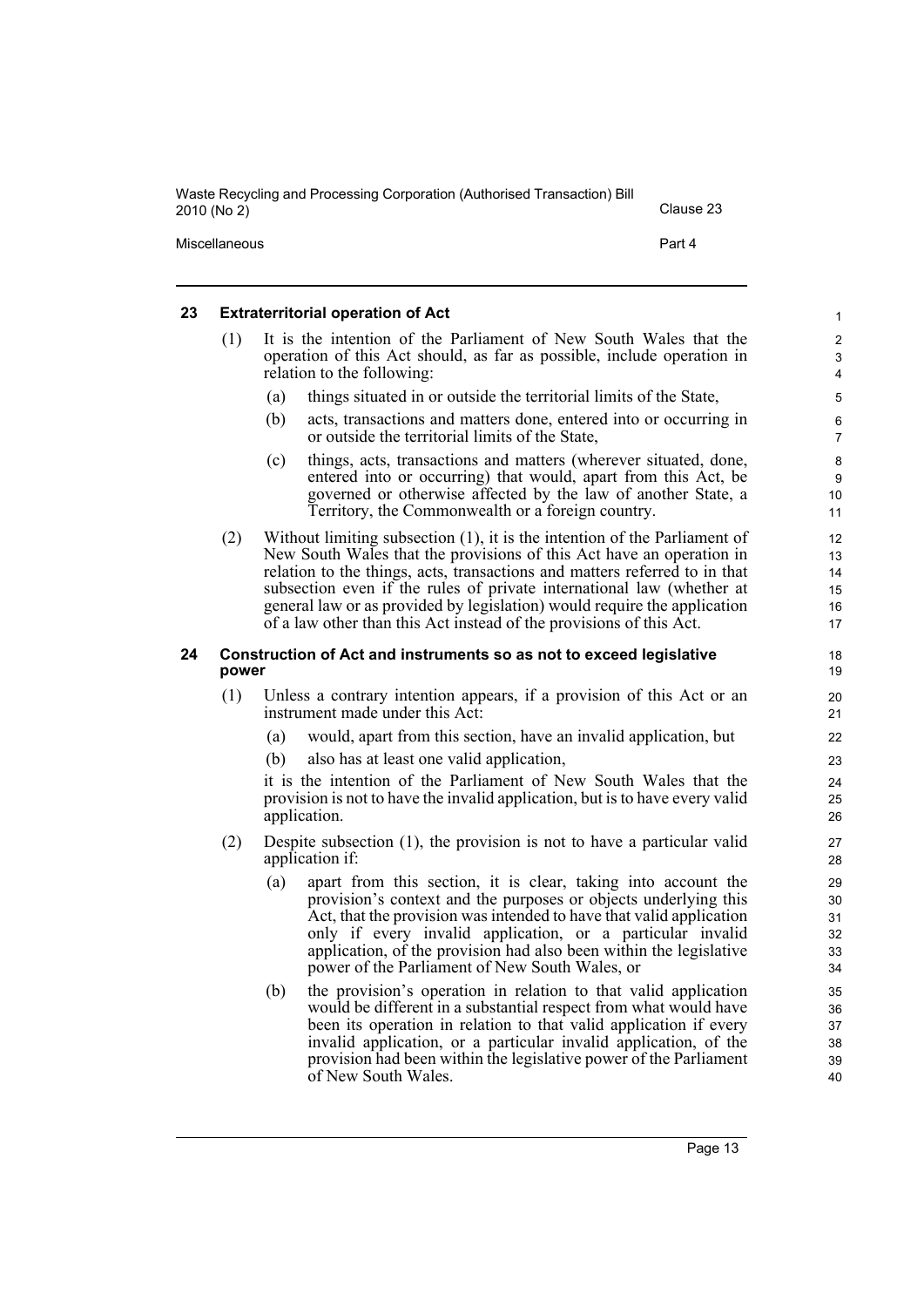Part 4 Miscellaneous

(3) Subsection (2) does not limit the cases in which a contrary intention may be taken to appear for the purposes of subsection (1).

(4) This section is in addition to, and not in derogation of, section 31 of the *Interpretation Act 1987*.

(5) In this section:

*application* means an application in relation to:

- (a) one or more particular persons, things, matters, places, circumstances or cases, or
- (b) one or more classes (however defined or determined) of persons, things, matters, places, circumstances or cases.

*invalid application*, in relation to a provision, means an application because of which the provision exceeds the legislative power of the Parliament of New South Wales.

*valid application*, in relation to a provision, means an application which, if it were the provision's only application, would be within the legislative power of the Parliament of New South Wales.

#### <span id="page-21-0"></span>**25 Protection of contractual and other obligations**

- (1) This section applies to the following:
	- (a) the operation of this Act (including any order under this Act and anything done or omitted to be done under or for the purposes of this Act),
	- (b) the transfer of WSN assets for the purposes of the authorised transaction,
	- (c) the entering into or performance of obligations under a transaction arrangement by a public sector agency,
	- (d) a disclosure of information by, on behalf of or with the consent of a public sector agency for the purposes of the authorised transaction.
- (2) None of the matters or things to which this section applies are to be regarded as:
	- (a) a breach of contract or confidence or otherwise as a civil wrong, or
	- (b) a breach of any instrument (including, without limitation, any provision prohibiting, restricting or regulating the assignment or transfer of assets, rights or liabilities) or as requiring any act to be done under an instrument, or
	- (c) giving rise to any right or remedy by a party to a contract or other instrument, or as causing or permitting the termination of, or exercise of rights under, any contract or other instrument, or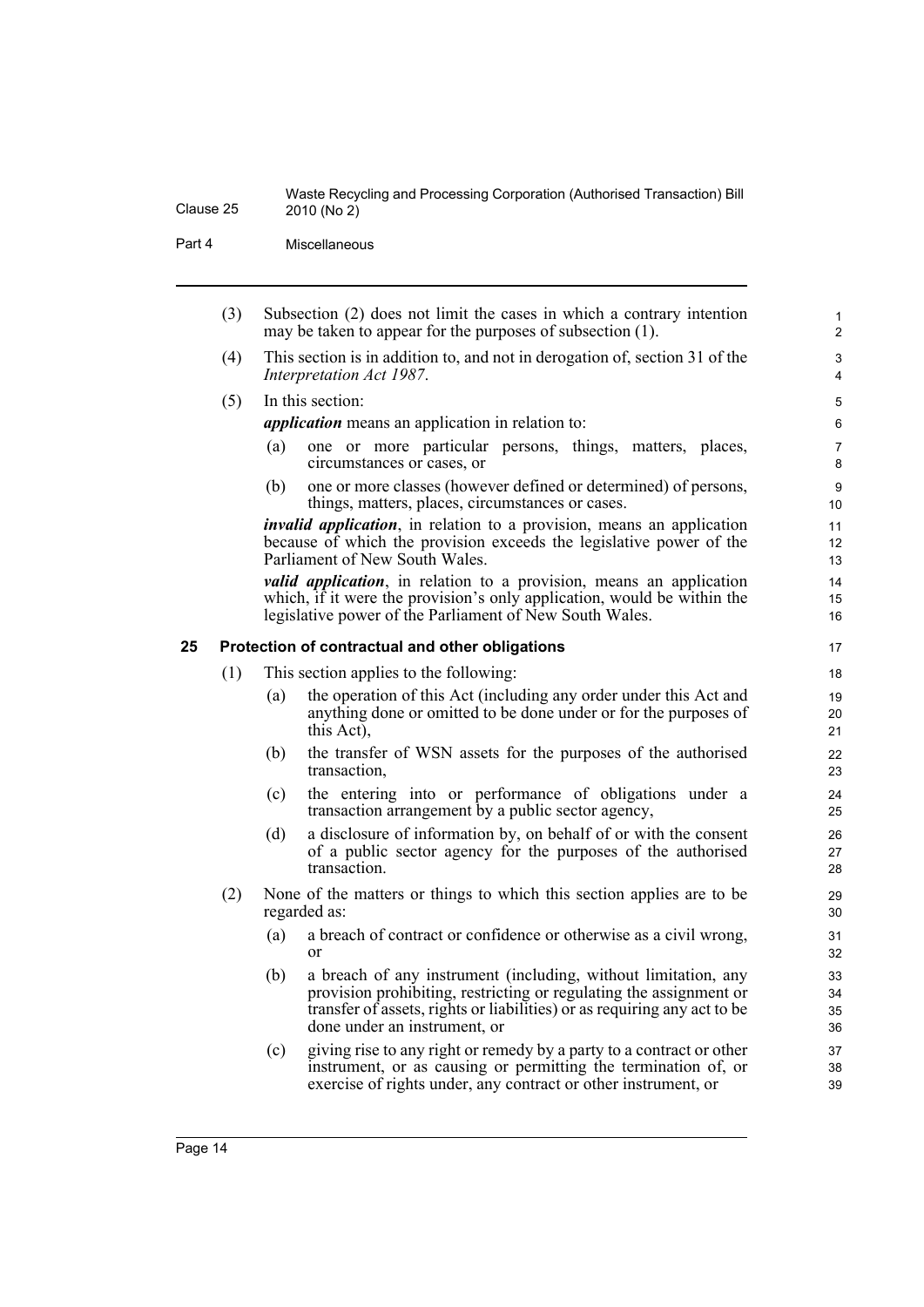|    | Miscellaneous |     | Part 4                                                                                                                                                                                                                                                                                                                                                       |                               |
|----|---------------|-----|--------------------------------------------------------------------------------------------------------------------------------------------------------------------------------------------------------------------------------------------------------------------------------------------------------------------------------------------------------------|-------------------------------|
|    |               | (d) | an event of default under any contract or other instrument, or                                                                                                                                                                                                                                                                                               | 1                             |
|    |               | (e) | giving rise to a breach of or an offence against a provision of an<br>Act that prohibits or restricts the disclosure of information, or                                                                                                                                                                                                                      | $\overline{c}$<br>$\mathsf 3$ |
|    |               | (f) | releasing a surety or other obligee wholly or in part from an<br>obligation.                                                                                                                                                                                                                                                                                 | $\overline{\mathbf{4}}$<br>5  |
|    | (3)           |     | This section does not affect the rights and obligations of the parties to a<br>transaction arrangement in respect of the performance of obligations<br>under the transaction arrangement.                                                                                                                                                                    | 6<br>$\overline{7}$<br>8      |
|    | (4)           |     | In this section:                                                                                                                                                                                                                                                                                                                                             | $\boldsymbol{9}$              |
|    |               |     | <i>instrument</i> means an instrument (other than an instrument made under<br>this Act) or any other document that creates, modifies or extinguishes<br>rights or liabilities (or would do so if lodged, filed or registered in<br>accordance with any law), and includes any judgment, order, process or<br>other instrument issued by a court or tribunal. | 10<br>11<br>12<br>13<br>14    |
| 26 |               |     | <b>Compensation not payable</b>                                                                                                                                                                                                                                                                                                                              | 15                            |
|    | (1)           |     | Compensation is not payable by or on behalf of the State:                                                                                                                                                                                                                                                                                                    | 16                            |
|    |               | (a) | because of the enactment or operation of this Act, or for any<br>consequence of that enactment or operation, or                                                                                                                                                                                                                                              | 17<br>18                      |
|    |               | (b) | because of any statement or conduct relating to the enactment of<br>this Act.                                                                                                                                                                                                                                                                                | 19<br>20                      |
|    | (2)           |     | This section does not extend to compensation payable under a<br>transaction arrangement to a party to the transaction arrangement in<br>connection with the performance of obligations under the transaction<br>arrangement.                                                                                                                                 | 21<br>22<br>23<br>24          |
|    | (3)           |     | In this section:                                                                                                                                                                                                                                                                                                                                             | 25                            |
|    |               |     | <i>compensation</i> includes damages or any other form of monetary<br>compensation.                                                                                                                                                                                                                                                                          | 26<br>27                      |
|    |               |     | <i>conduct</i> includes any act or omission, whether unconscionable,<br>misleading, deceptive or otherwise.                                                                                                                                                                                                                                                  | 28<br>29                      |

2010 (No 2) Clause 26

<span id="page-22-0"></span>*operation of this Act* includes the operation of any notice or order under this Act and any agreement entered into under or for the purposes of this Act.

*statement* includes a representation of any kind:

- (a) whether made verbally or in writing, and
- (b) whether negligent, false, misleading or otherwise.

*the State* means the Crown within the meaning of the *Crown Proceedings Act 1988*, and includes a public sector agency and an officer, employee or agent of the Crown or a public sector agency.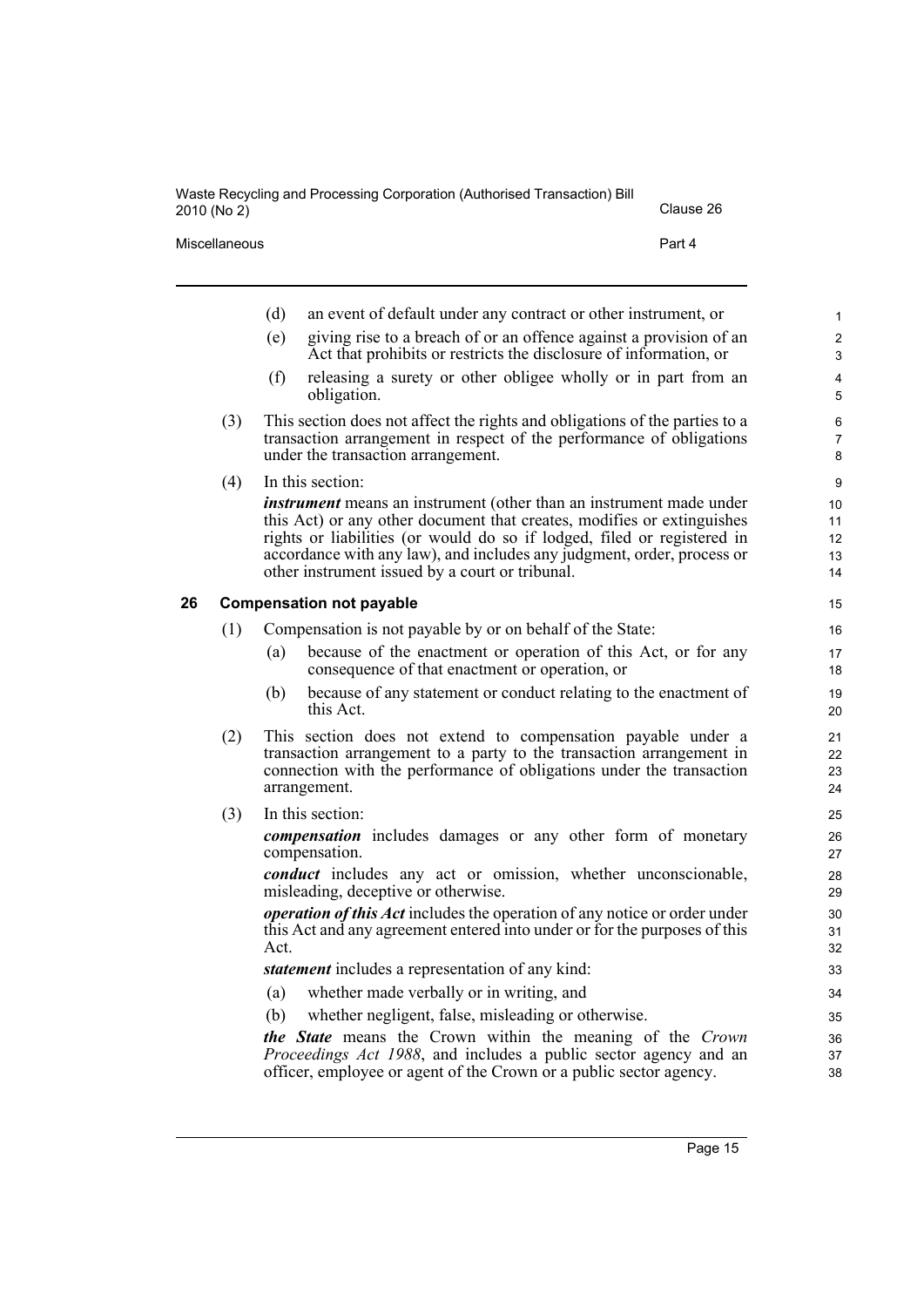Part 4 Miscellaneous

#### <span id="page-23-0"></span>**27 Certificate evidence**

A certificate purporting to be signed by the Treasurer or an officer prescribed by the regulations certifying that an order specified or referred to in the certificate is an order made by the Treasurer under a specified provision of this Act is admissible in evidence in any legal proceedings and is evidence of the matters certified.

28 29

#### <span id="page-23-1"></span>**28 Regulations**

The Governor may make regulations, not inconsistent with this Act, for or with respect to any matter that by this Act is required or permitted to be prescribed or that is necessary or convenient to be prescribed for carrying out or giving effect to this Act.

#### <span id="page-23-2"></span>**29 Savings and transitional regulations**

- (1) The regulations may contain provisions of a savings or transitional nature consequent on the enactment of this Act.
- (2) For the avoidance of doubt, any such provision may, if the regulations so provide, have effect despite any specified provision of this Act.
- (3) Any such provision may, if the regulations so provide, take effect from the date of assent to this Act or a later date.
- (4) To the extent to which any such provision takes effect from a date that is earlier than the date of its publication on the NSW legislation website, the provision does not operate so as:
	- (a) to affect, in a manner prejudicial to any person (other than the State or an authority of the State), the rights of that person existing before the date of its publication, or
	- (b) to impose liabilities on any person (other than the State or an authority of the State) in respect of anything done or omitted to be done before the date of its publication.

#### <span id="page-23-3"></span>**30 Repeal of Waste Recycling and Processing Corporation Act 2001 No 59**

The *Waste Recycling and Processing Corporation Act 2001* is repealed.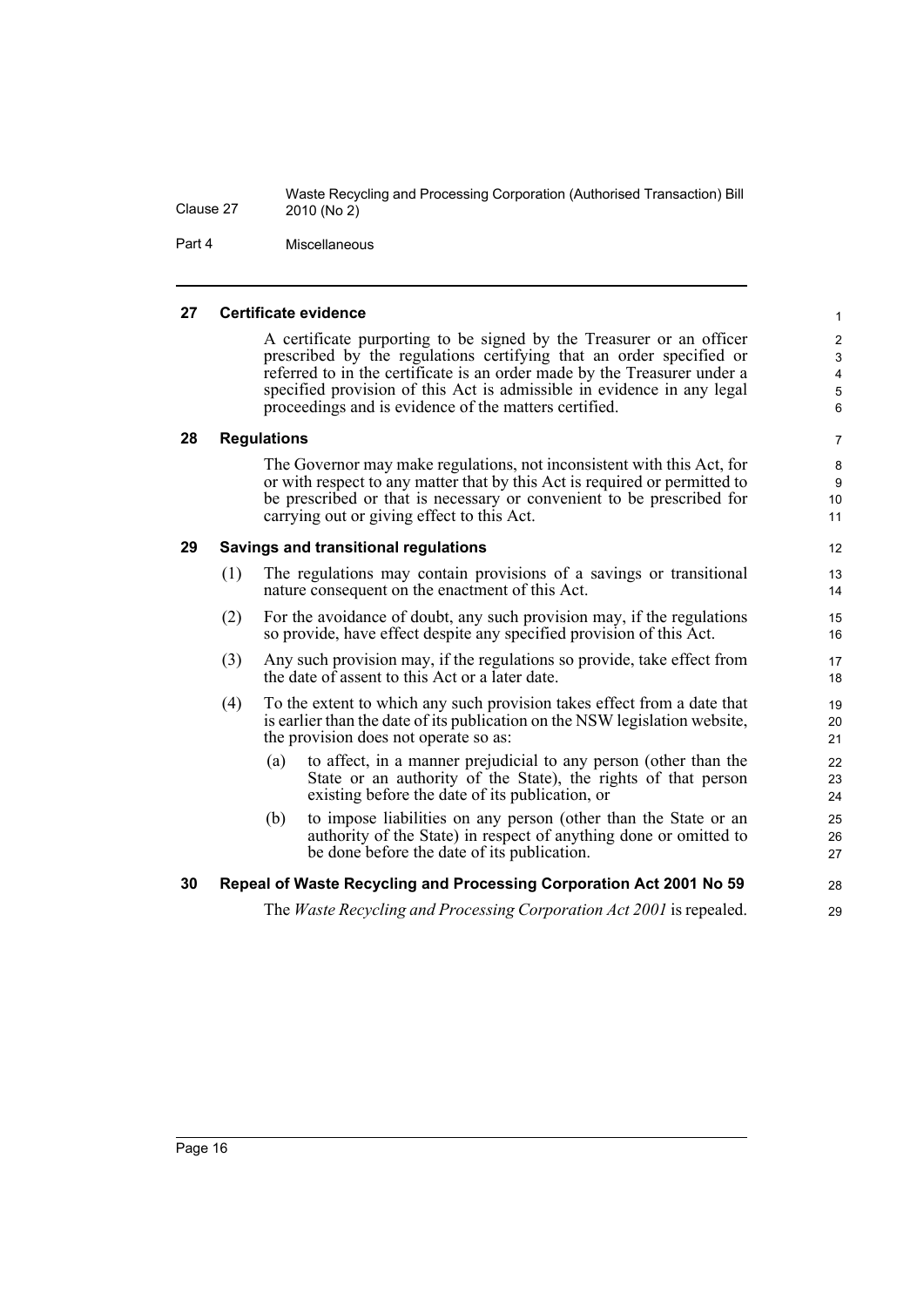Interpretative provisions and the state of the state of the Schedule 1 state of the Schedule 1

<span id="page-24-0"></span>

|   | <b>Schedule 1</b>  | Interpretative provisions                                                                                                                                                                                              | 1                    |
|---|--------------------|------------------------------------------------------------------------------------------------------------------------------------------------------------------------------------------------------------------------|----------------------|
|   |                    | (Section 3)                                                                                                                                                                                                            | $\overline{2}$       |
| 1 | <b>Definitions</b> |                                                                                                                                                                                                                        | 3                    |
|   |                    | In this Act:                                                                                                                                                                                                           | 4                    |
|   |                    | <i>assets</i> means any legal or equitable estate or interest (whether present or                                                                                                                                      | 5                    |
|   |                    | future, whether vested or contingent and whether personal or                                                                                                                                                           | 6                    |
|   |                    | assignable) in real or personal property of any description (including<br>money), and includes securities, choses in action and documents.                                                                             | 7<br>8               |
|   |                    | <i>authorised transaction</i> —see section 3.                                                                                                                                                                          | 9                    |
|   |                    | <i>corporate conversion</i> , in relation to WSN, means the registration of<br>WSN as a company under the Corporations Act.                                                                                            | 10<br>11             |
|   |                    | <b>Corporations Act</b> means the Corporations Act 2001 of the<br>Commonwealth.                                                                                                                                        | 12<br>13             |
|   |                    | <i>exercise</i> a function includes perform a duty.                                                                                                                                                                    | 14                   |
|   |                    | <i>function</i> includes a power, authority or duty.                                                                                                                                                                   | 15                   |
|   |                    | <b>general law</b> means the common law and equity (as modified from time<br>to time by legislation).                                                                                                                  | 16<br>17             |
|   |                    | <i>legislation</i> includes:                                                                                                                                                                                           | 18                   |
|   | (a)                | any statute of a legislature (whether enacted or made in Australia<br>or elsewhere), and                                                                                                                               | 19<br>20             |
|   | (b)                | any proclamation, regulation, rule, by-law, order or any other<br>kind of subordinate legislation (however described) made under<br>the authority of a statute (whether enacted or made in Australia<br>or elsewhere). | 21<br>22<br>23<br>24 |
|   |                    | <i>liabilities</i> means any liabilities, debts or obligations (whether present or<br>future, whether vested or contingent and whether personal or<br>assignable).                                                     | 25<br>26<br>27       |
|   | council.           | <b><i>local authority</i></b> means a council or county council under the <i>Local</i><br>Government Act 1993 and includes a subsidiary of a council or county                                                         | 28<br>29<br>30       |
|   |                    | <i>private sector</i> means any person other than a public sector agency.                                                                                                                                              | 31                   |
|   |                    | Note. A person who is a public sector agency of another jurisdiction is a private<br>sector person for the purposes of this Act.                                                                                       | 32<br>33             |
|   |                    | <i>public sector agency</i> means any of the following:                                                                                                                                                                | 34                   |
|   | (a)                | the State (including the Crown in right of the State),                                                                                                                                                                 | 35                   |
|   | (b)                | a Minister,                                                                                                                                                                                                            | 36                   |
|   | (c)                | WSN,                                                                                                                                                                                                                   | 37                   |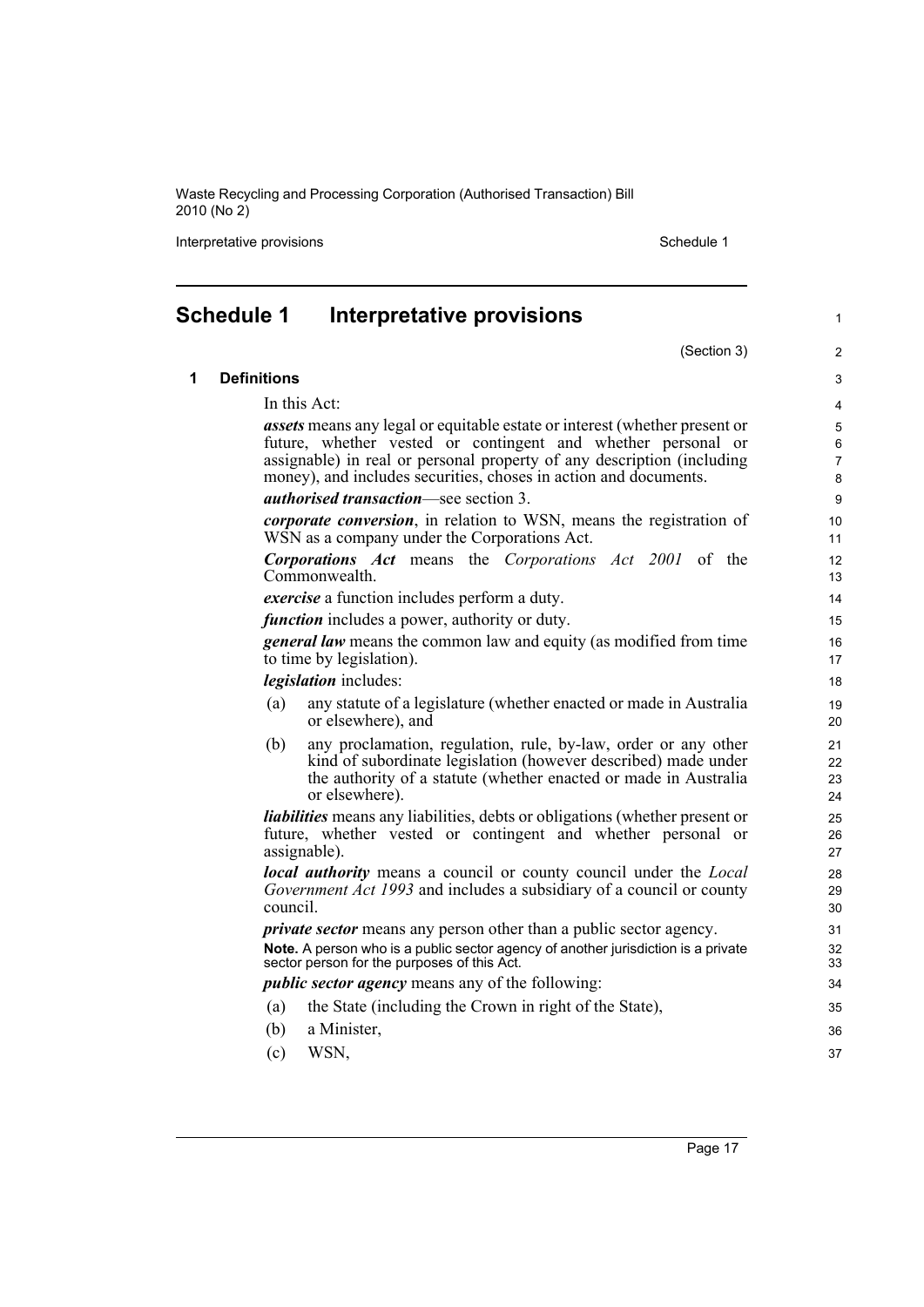Schedule 1 Interpretative provisions

(d) the Ministerial Holding Corporation constituted by the *State Owned Corporations Act 1989*,

- (e) the Waste Assets Management Corporation and any private subsidiary corporation of the Corporation,
- (f) a public authority of the State,
- $(g)$  a SOC,
- (h) any other person acting on behalf of the State (or the Crown in right of the State),
- (i) a transaction company, but only while all the shares in the transaction company are held by or on behalf of the State or a SOC or the transaction company is a subsidiary of another transaction company all the shares in which are held by or on behalf of the State or a SOC.

*rights* means any rights, powers, privileges or immunities (whether present or future, whether vested or contingent and whether personal or assignable).

*SOC* means a State owned corporation within the meaning of the *State Owned Corporations Act 1989*.

*State legislation* means any legislation of the State.

*transaction arrangement* means a transaction, agreement or other arrangement entered into by a public sector agency for the purposes of the authorised transaction.

*transaction company* means a company established as a transaction company pursuant to this Act.

*Waste Assets Management Corporation* or *the Corporation* means the Waste Assets Management Corporation constituted by section 16 of this Act.

*WSN*—see section 3.

*WSN assets*—see section 3.

#### **2 Functions for the purposes of the authorised transaction**

For the purposes of this Act, any act, matter or thing is done or has effect for the purposes of the authorised transaction if it is done or has effect for the purpose of effecting or facilitating the authorised transaction or is done or has effect for any purpose that is ancillary or incidental to or consequential on the authorised transaction.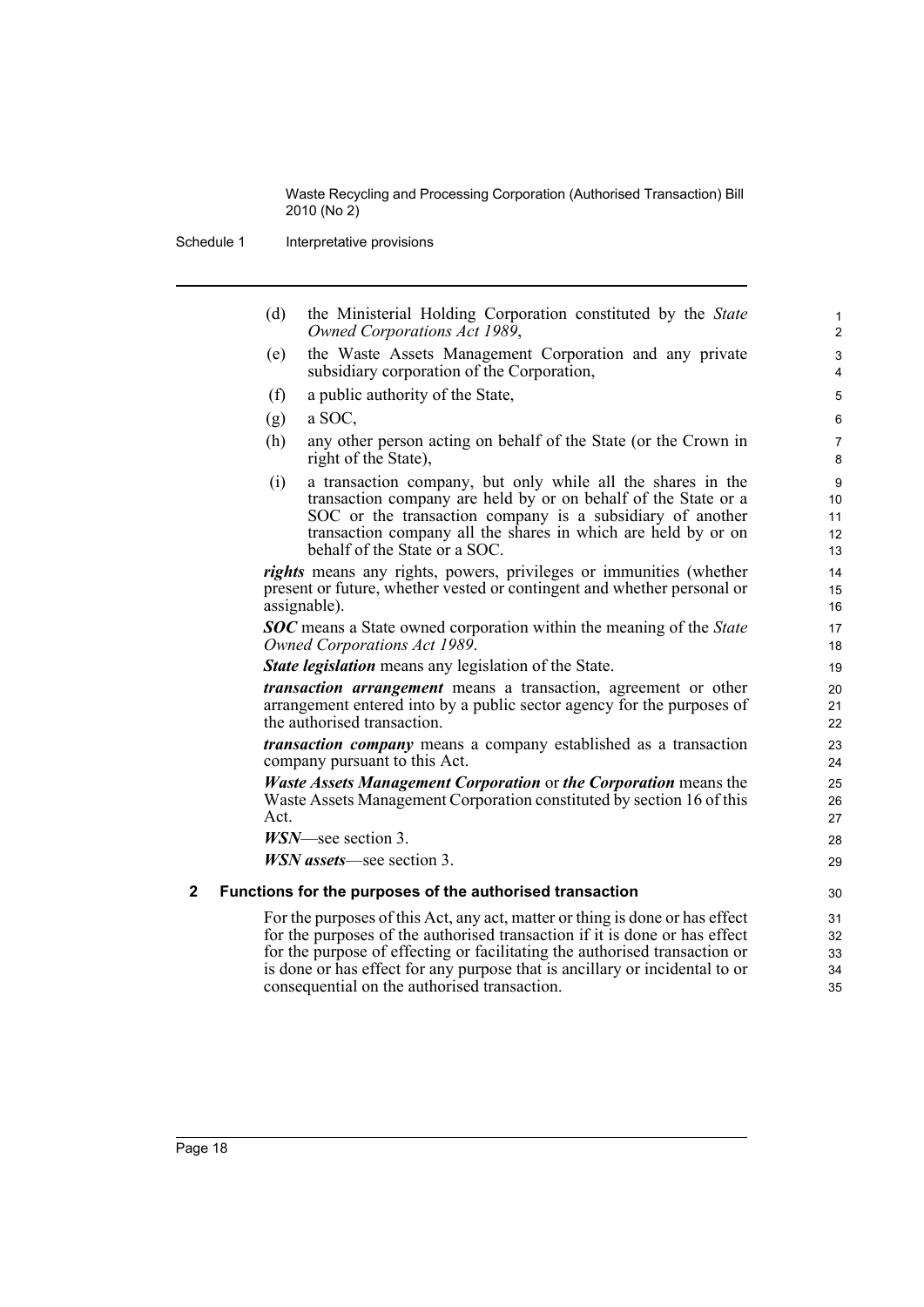Interpretative provisions and the set of the set of the set of the Schedule 1 set of the Schedule 1

| 3 |                                                                         |     | <b>Transfer of WSN assets-interpretation</b>                                                                                                      | 1                   |  |
|---|-------------------------------------------------------------------------|-----|---------------------------------------------------------------------------------------------------------------------------------------------------|---------------------|--|
|   | (1)                                                                     |     | When this Act authorises the transfer of WSN assets to the private<br>sector it is authorising any transaction, arrangement or other action that  | $\overline{2}$<br>3 |  |
|   |                                                                         |     | results in WSN assets becoming vested in one or more persons in the                                                                               | 4                   |  |
|   |                                                                         |     | private sector.                                                                                                                                   | 5                   |  |
|   | (2)                                                                     |     | The following are examples of the ways in which WSN assets can be                                                                                 | 6                   |  |
|   |                                                                         |     | transferred to the private sector:                                                                                                                | $\overline{7}$      |  |
|   |                                                                         | (a) | direct sale to the private sector,                                                                                                                | 8                   |  |
|   |                                                                         | (b) | sale to the private sector of a transaction entity,                                                                                               | 9                   |  |
|   |                                                                         | (c) | any other transaction whereby any one or more persons in the<br>private sector becomes an owner of WSN assets.                                    | 10<br>11            |  |
|   | (3)                                                                     |     | The transfer of WSN assets to the private sector does not require a                                                                               | 12 <sup>2</sup>     |  |
|   |                                                                         |     | transfer of WSN assets by or from WSN and could, for example, be<br>effected by the corporate conversion of WSN (to establish a transaction       | 13<br>14            |  |
|   |                                                                         |     | company) and the transfer of shares in the transaction company to the                                                                             | 15                  |  |
|   |                                                                         |     | private sector.                                                                                                                                   | 16                  |  |
|   | (4)                                                                     |     | In this clause:                                                                                                                                   | 17                  |  |
|   |                                                                         |     | <i>entity</i> includes a transaction company.                                                                                                     | 18                  |  |
|   |                                                                         |     | sale of an entity includes a sale of securities in the entity.                                                                                    | 19                  |  |
|   |                                                                         |     | <i>transaction entity means:</i>                                                                                                                  | 20                  |  |
|   |                                                                         | (a) | an entity that holds WSN assets or into which WSN is converted,<br>$\alpha$                                                                       | 21<br>22            |  |
|   |                                                                         | (b) | an entity that is the holding company of an entity referred to in<br>paragraph (a), or                                                            | 23<br>24            |  |
|   |                                                                         | (c) | an entity that has control (within the meaning of the Corporations<br>Act) of an entity referred to in paragraph (a), or                          | 25<br>26            |  |
|   |                                                                         | (d) | any other entity the sale of which to the private sector results in<br>WSN assets being vested in the private sector.                             | 27<br>28            |  |
| 4 |                                                                         |     | Words and expressions defined in Corporations Act                                                                                                 | 29                  |  |
|   | Words and expressions used in this Act that are defined in section 9 of |     |                                                                                                                                                   |                     |  |
|   |                                                                         |     | the Corporations Act have the same meanings as in that section, except<br>in so far as they are defined differently in this Act or the context or | 31<br>32            |  |
|   |                                                                         |     | subject-matter otherwise indicates or requires.                                                                                                   | 33                  |  |
| 5 | <b>Notes</b>                                                            |     |                                                                                                                                                   | 34                  |  |
|   |                                                                         |     | Notes included in this Act do not form part of this Act.                                                                                          | 35                  |  |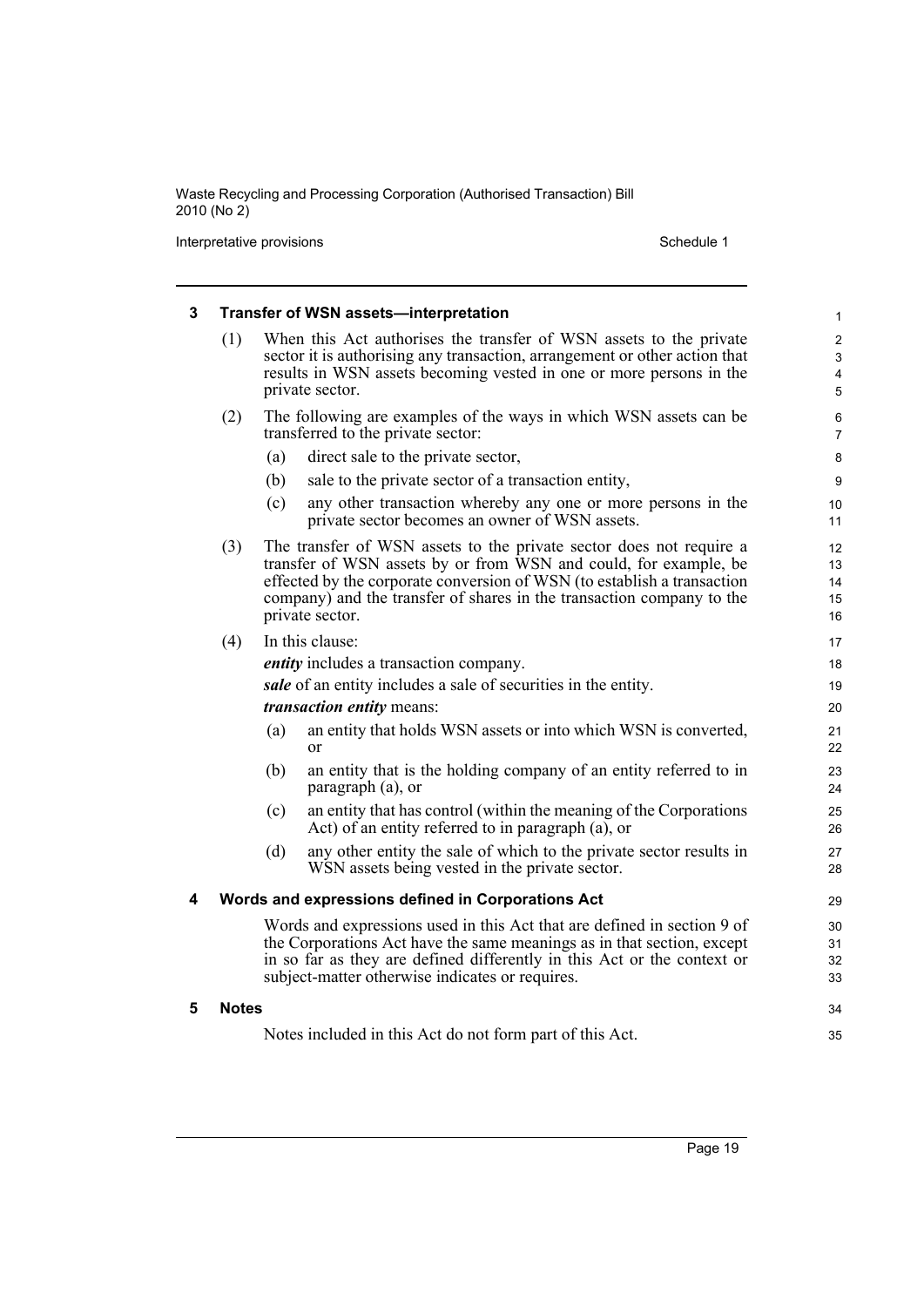Schedule 2 Corporate conversion of WSN

## <span id="page-27-0"></span>**Schedule 2 Corporate conversion of WSN**

(Section 10)

1

#### **1 Direction for corporate conversion of WSN**

The Treasurer may direct by order in writing (*a corporate conversion direction*) that WSN be converted into a company limited by shares of a specified type.

#### **2 Application for conversion to company**

- (1) If a corporate conversion direction is given, WSN is authorised to apply to be registered under Part 5B.1 of the Corporations Act as a company limited by shares of the type specified in the direction.
- (2) The Treasurer can certify that the provisions of this Act have been complied with concerning the transfer of the incorporation of WSN to the Corporations Act, and such a certificate is conclusive evidence in any proceedings before a court or tribunal that all the requirements of this Act have been complied with concerning the transfer of the incorporation of WSN to the Corporations Act.
- (3) The Treasurer's certificate under this clause cannot be challenged, reviewed or called into question in proceedings before any court or tribunal.

#### **3 Effect of conversion**

- (1) The following provisions are taken to have had effect immediately before WSN is registered as a company under the Corporations Act:
	- (a) WSN ceases to be a statutory State owned corporation for the purposes of the *State Owned Corporations Act 1989* or any other State legislation,
	- (b) the voting shareholders (within the meaning of the *State Owned Corporations Act 1989*) of WSN cease to be members of the corporation,
	- (c) the board of directors of WSN is dissolved and each member (including any acting member) of the board ceases to hold office as such,
	- (d) any person who holds a statutory office of WSN ceases to hold that office, subject to Schedule 4 (Employee protections),
	- (e) any person who ceases to be a member of WSN or to hold an office because of the operation of this subclause is not entitled to any compensation for the loss of that membership or office.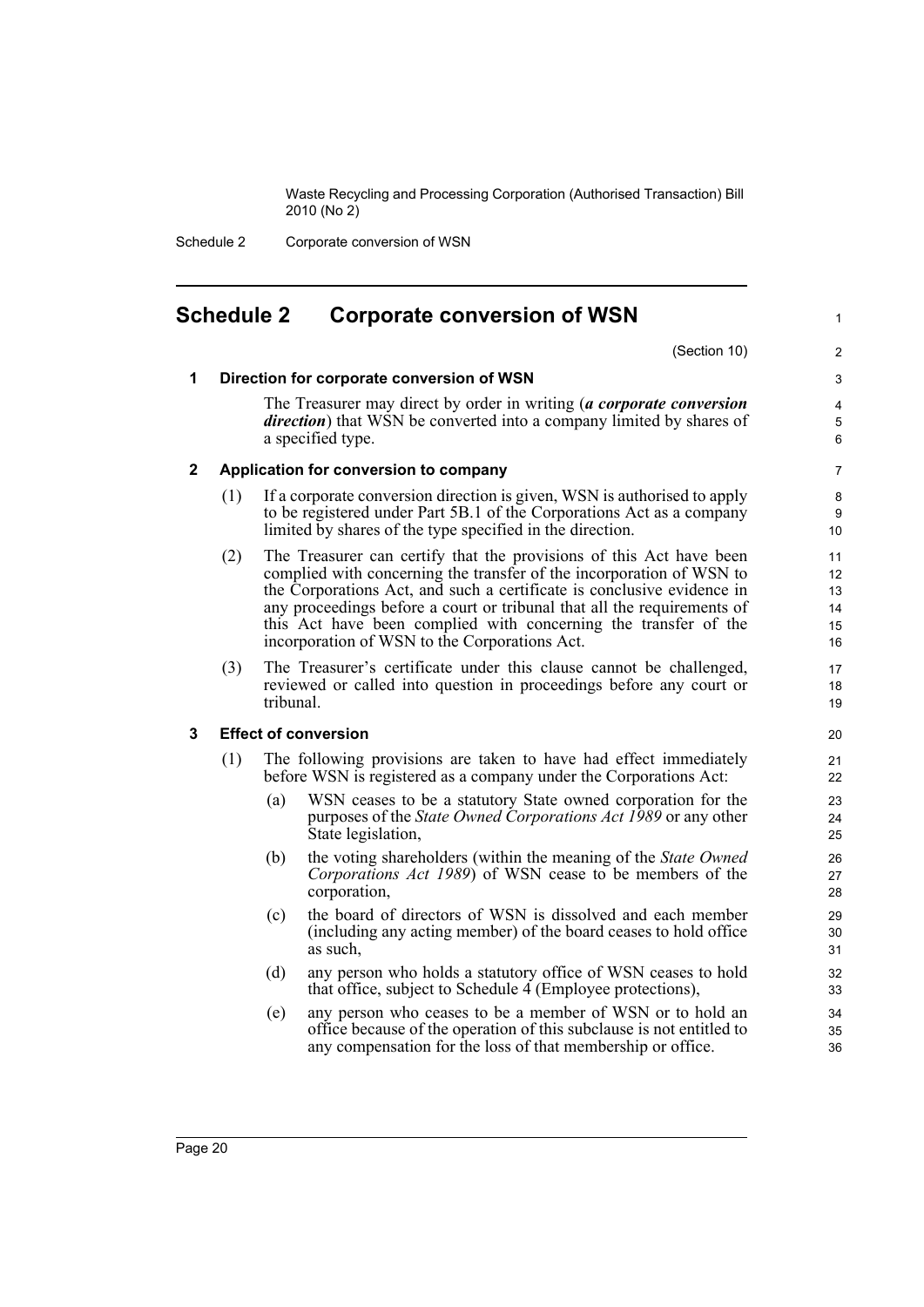Corporate conversion of WSN Schedule 2

| Nothing in this clause prevents any person from becoming an officer of<br>the company into which WSN is being converted in accordance with its<br>constitution and the provisions of the Corporations Act. |  |
|------------------------------------------------------------------------------------------------------------------------------------------------------------------------------------------------------------|--|
| WSN becomes a transaction company for the nurnoses of this Act only                                                                                                                                        |  |

(3) WSN becomes a transaction company for the purposes of this Act only when it is registered as a company under the Corporations Act.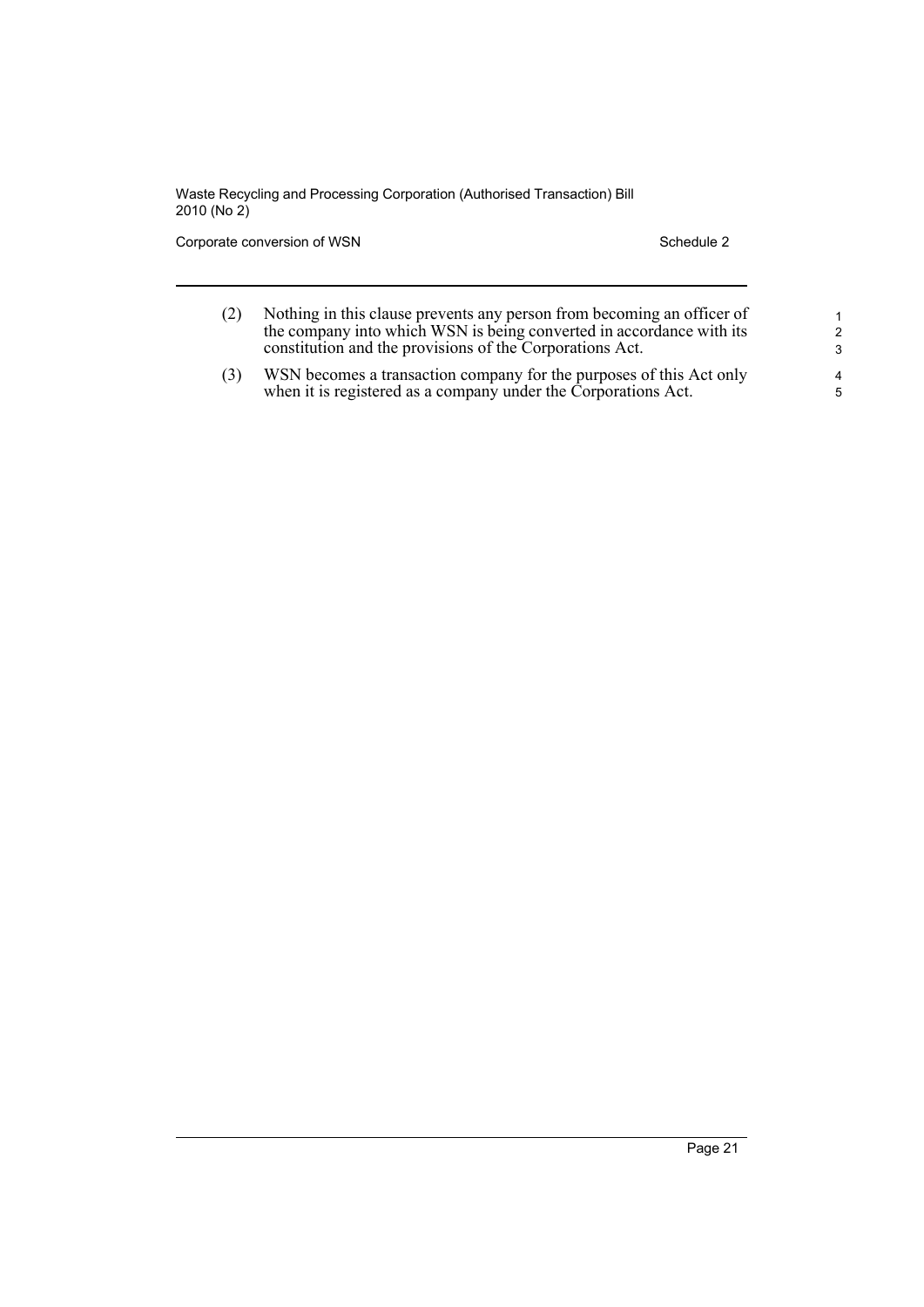1

Schedule 3 Vesting of assets, rights and liabilities

## <span id="page-29-0"></span>**Schedule 3 Vesting of assets, rights and liabilities**

(Section 14) **1 Definitions** In this Schedule: *transferee* means the person or body in whom any assets, rights or liabilities are vested by a vesting order. *transferor* means the person or body from whom any assets, rights or liabilities are divested by a vesting order. *vesting order*—see clause 2. **2 Making of vesting order** The Treasurer may, by order (*a vesting order*), vest assets, rights and liabilities of WSN or a transaction company in a person specified in the order as the transferee. **3 Vesting of assets, rights and liabilities in transferee** (1) When any assets, rights or liabilities are vested by a vesting order, the following provisions have effect (subject to the vesting order): (a) the assets vest in the transferee by virtue of this clause and without the need for any conveyance, transfer, assignment or assurance, (b) the rights and liabilities become, by virtue of this clause, the rights and liabilities of the transferee, (c) all proceedings relating to the assets, rights or liabilities pending by or against the transferor are taken to be proceedings pending by or against the transferee, (d) any act, matter or thing done or omitted to be done in relation to the assets, rights or liabilities by, to or in respect of the transferor is (to the extent that the act, matter or thing has any force or effect) taken to have been done or omitted by, to or in respect of the transferee, (e) the transferee has all the entitlements and obligations of the transferor in relation to those assets, rights and liabilities that the transferor would have had but for the order, whether or not those entitlements and obligations were actual or potential at the time the order took effect, (f) a reference in any Act, in any instrument made under any Act or in any document of any kind to the transferor or a predecessor of the transferor is (to the extent that it relates to those assets or  $\overline{2}$ 3 4 5 6 7 8 9 10 11 12 13 14 15 16 17 18 19 20 21 22 23  $24$ 25 26 27 28 29 30 31 32 33 34 35 36 37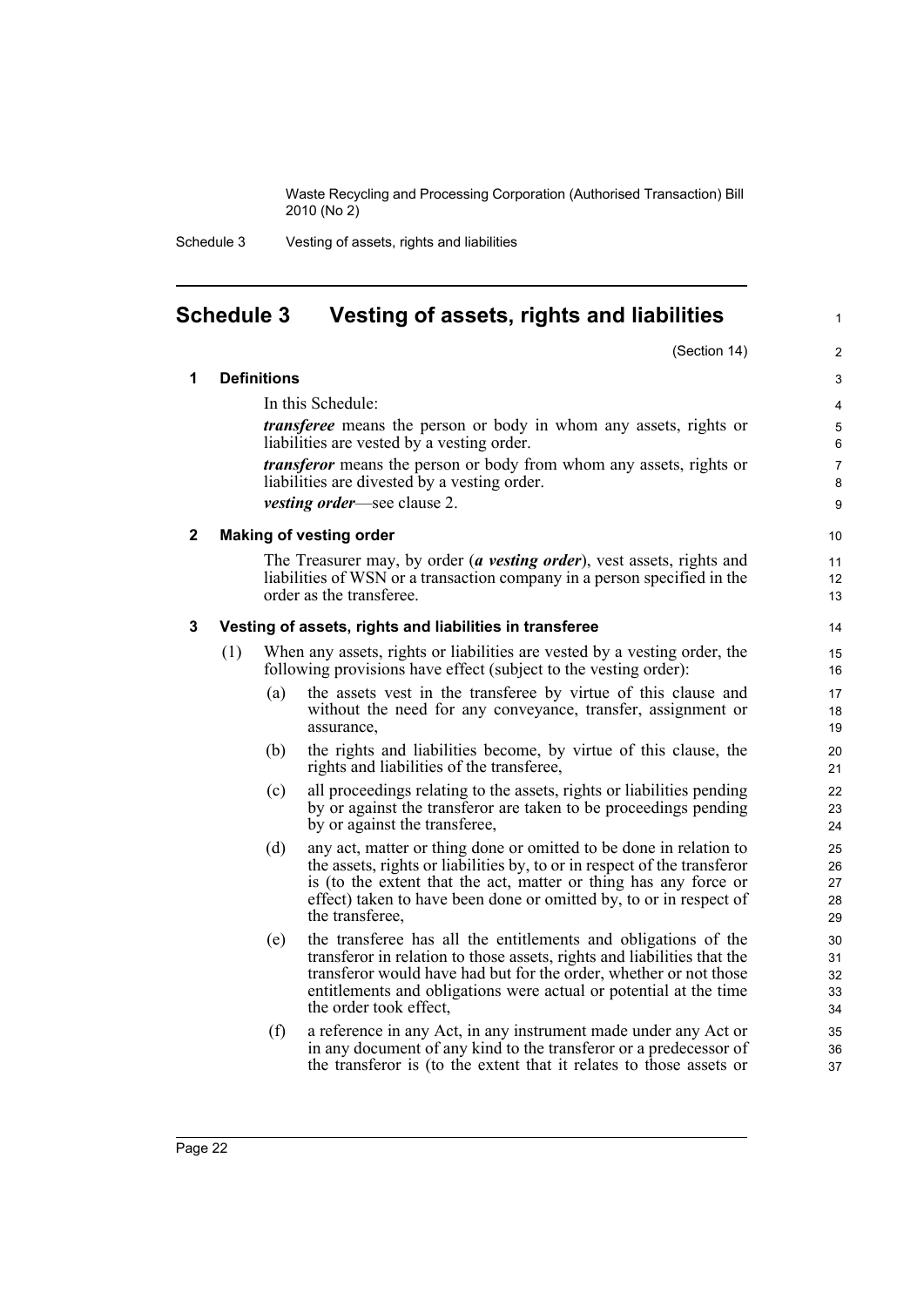Vesting of assets, rights and liabilities Schedule 3 Schedule 3

|                |                                    | liabilities but subject to the regulations), to be read as, or as<br>including, a reference to the transferee.                                                                                                                                                                                                                        | 1<br>$\overline{2}$        |  |  |
|----------------|------------------------------------|---------------------------------------------------------------------------------------------------------------------------------------------------------------------------------------------------------------------------------------------------------------------------------------------------------------------------------------|----------------------------|--|--|
|                | (2)                                | No attornment to the transferee by a lessee from the transferor is<br>required.                                                                                                                                                                                                                                                       | 3<br>4                     |  |  |
| 4              |                                    | Terms and conditions of vesting                                                                                                                                                                                                                                                                                                       | 5                          |  |  |
|                |                                    | A vesting order may be made on such terms and conditions as are<br>specified in the order.                                                                                                                                                                                                                                            | 6<br>$\overline{7}$        |  |  |
| 5              | <b>Consideration for vesting</b>   |                                                                                                                                                                                                                                                                                                                                       |                            |  |  |
|                |                                    | A vesting order may specify the consideration for which a vesting to<br>which it applies is made and the value or values at which assets, rights<br>or liabilities are vested.                                                                                                                                                        | 9<br>10<br>11              |  |  |
| 6              | Date of vesting                    |                                                                                                                                                                                                                                                                                                                                       |                            |  |  |
|                |                                    | A vesting order takes effect on the date it is made or on such other date<br>as may be specified in the order.                                                                                                                                                                                                                        | 13<br>14                   |  |  |
| $\overline{7}$ | Vesting of interests in land       |                                                                                                                                                                                                                                                                                                                                       |                            |  |  |
|                | (1)                                | A vesting order may vest an interest in respect of land vested in the<br>transferor without vesting the whole of the interests of the transferor in<br>that land.                                                                                                                                                                     | 16<br>17<br>18             |  |  |
|                | (2)                                | If the interest vested is not a separate interest, the order operates to<br>create the interest vested in such terms as are specified in the order.                                                                                                                                                                                   | 19<br>20                   |  |  |
|                | (3)                                | This clause does not limit any other provision of this Schedule.                                                                                                                                                                                                                                                                      | 21                         |  |  |
| 8              |                                    | <b>Confirmation of vesting</b>                                                                                                                                                                                                                                                                                                        | 22                         |  |  |
|                | (1)                                | The Treasurer may by order in writing confirm a vesting of particular<br>assets, rights or liabilities by operation of this Schedule.                                                                                                                                                                                                 | 23<br>24                   |  |  |
|                | (2)                                | Such an order is evidence of that vesting.                                                                                                                                                                                                                                                                                            | 25                         |  |  |
| 9              | <b>Determinations by Treasurer</b> |                                                                                                                                                                                                                                                                                                                                       |                            |  |  |
|                |                                    | For the purposes of the making of a vesting order, the Treasurer may<br>determine whether or not particular assets, rights or liabilities comprise<br>assets, rights or liabilities of WSN, a transaction company or the<br>Corporation at a particular time, and such a determination is conclusive<br>as to the matters determined. | 27<br>28<br>29<br>30<br>31 |  |  |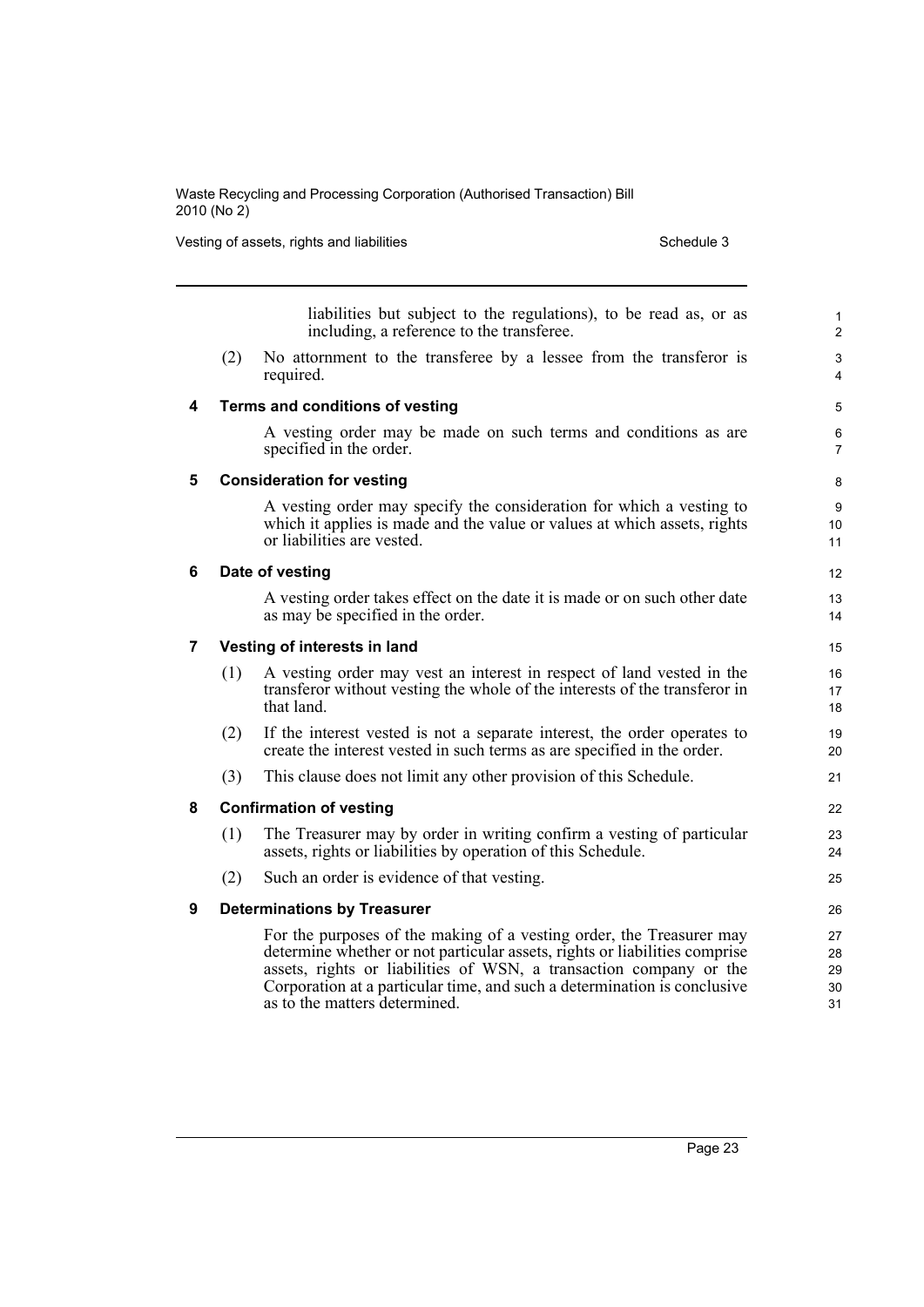19

Schedule 3 Vesting of assets, rights and liabilities

#### **10 Certification to registration authorities**

(1) In this clause: *registration authority* means a person or body that has functions under any law in connection with the keeping of a register in respect of assets, rights or liabilities. (2) A public sector agency that is the transferee or transferor under a vesting order may lodge with a registration authority a certificate certifying as to such information as may reasonably be required by the registration authority to enable the registration authority to exercise any function of the authority arising in connection with the vesting of any asset, right or liability pursuant to the vesting order. (3) Such a certificate is to be accepted and acted upon by the registration authority and, despite any other law, the registration authority is not entitled to require that the information concerned be provided to it in any particular form or in any particular manner. (4) No fee or charge is payable by the transferee to a registration authority for or in respect of the exercise of any function by the registration authority in connection with the vesting of an asset, right or liability by a vesting order.  $10$ 11 12 13 14 15 16 17 18

#### **11 Evidence of orders and certificates**

A document purporting to be a vesting order or an order or certificate given under a provision of this Schedule is, unless the contrary is established, taken to be such an order or certificate and to have been properly made or given.

#### **12 Public sector accounting policies**

The Treasurer may give directions to public sector agencies for or with respect to accounting policies to be applied by public sector agencies in connection with the transfer between public sector agencies of assets, rights and liabilities of WSN or a transaction company for the purposes of the authorised transaction (in place of public sector accounting policies that would otherwise be applicable in respect of any such transfer).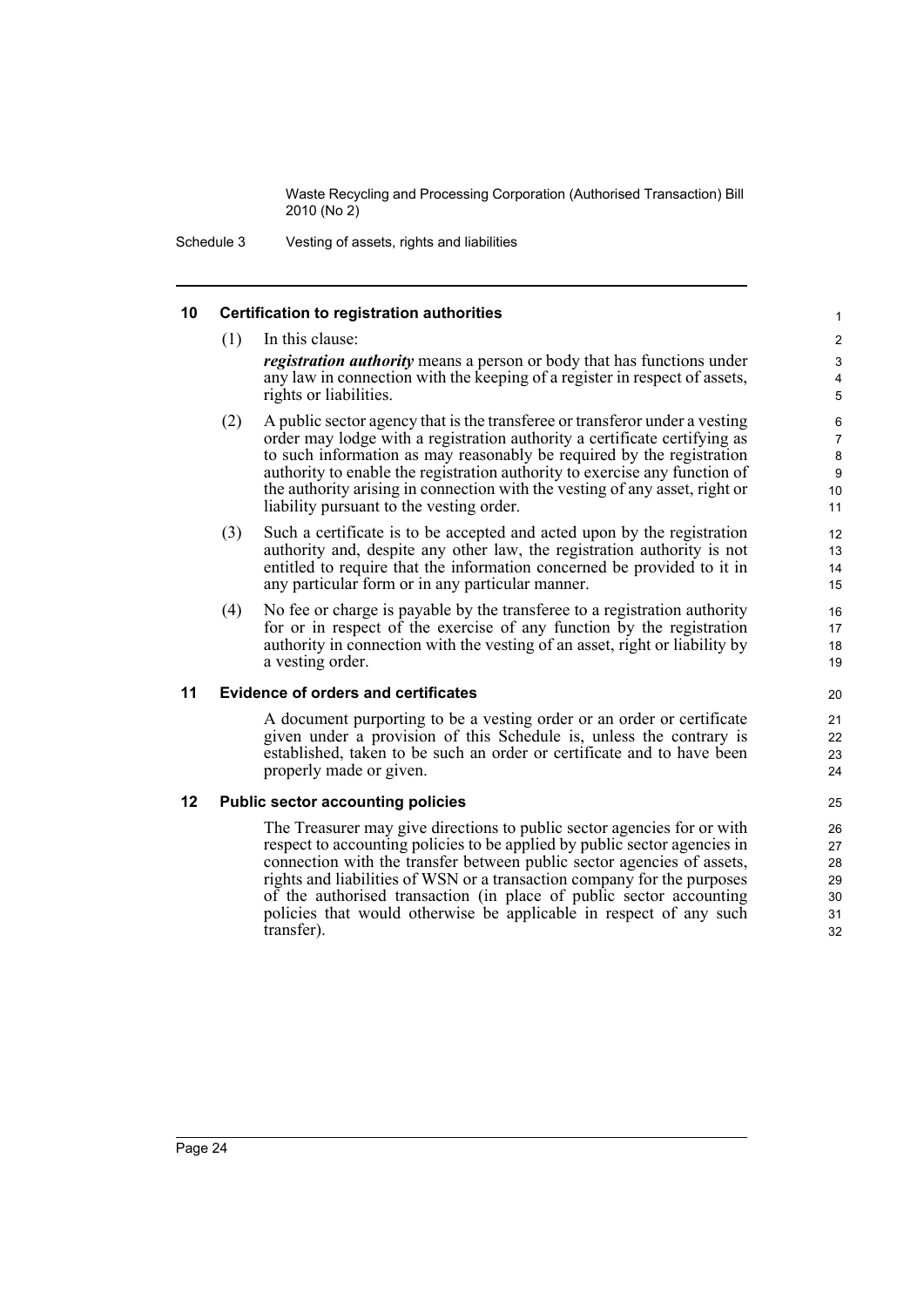Employee protections and the state of the state of the Schedule 4 and the Schedule 4

**1 Definitions**

## <span id="page-32-0"></span>**Schedule 4 Employee protections**

#### (Section 15)

3 4 5

1

 $\overline{2}$ 

(1) In this Schedule:

*casual employee* means an employee of WSN whose employment is in a category of employment that is described in or classified under a relevant award as casual employment or who is otherwise engaged as a casual employee.

*contract employee* means an employee of WSN whose terms and conditions of employment are provided by an individual contract and not by a relevant award.

*permanent employee* means an employee of WSN whose employment is of indefinite duration and who is not a casual employee, temporary employee or contract employee.

*relevant award* means any award, agreement or other industrial instrument (under a law of the State or the Commonwealth) that provides for the terms and conditions of employment of employees of WSN.

*temporary employee* means an employee of WSN (other than a casual employee or contract employee) whose employment is in a category of employment that is described in or classified under a relevant award as temporary employment or whose employment is, under the terms of his or her employment, for a limited period.

*transaction completion* means the day certified by the Treasurer by order in writing as the day on which the authorised transaction is completed.

*transferred employee* means an employee of WSN whose employment is transferred under this Schedule.

(2) A transaction company is considered to be an employer in the private sector for the purposes of this Schedule even while it is a public sector agency.

#### **2 Transfer of employees**

- (1) The Treasurer may by order in writing transfer the employment of an employee of WSN to the employment of an employer in the private sector or to employment in a Department of the Public Service.
- (2) A transfer to employment in a Department of the Public Service must be either:
	- (a) a transfer to employment as a member of staff of the Waste Assets Management Corporation (which means employment in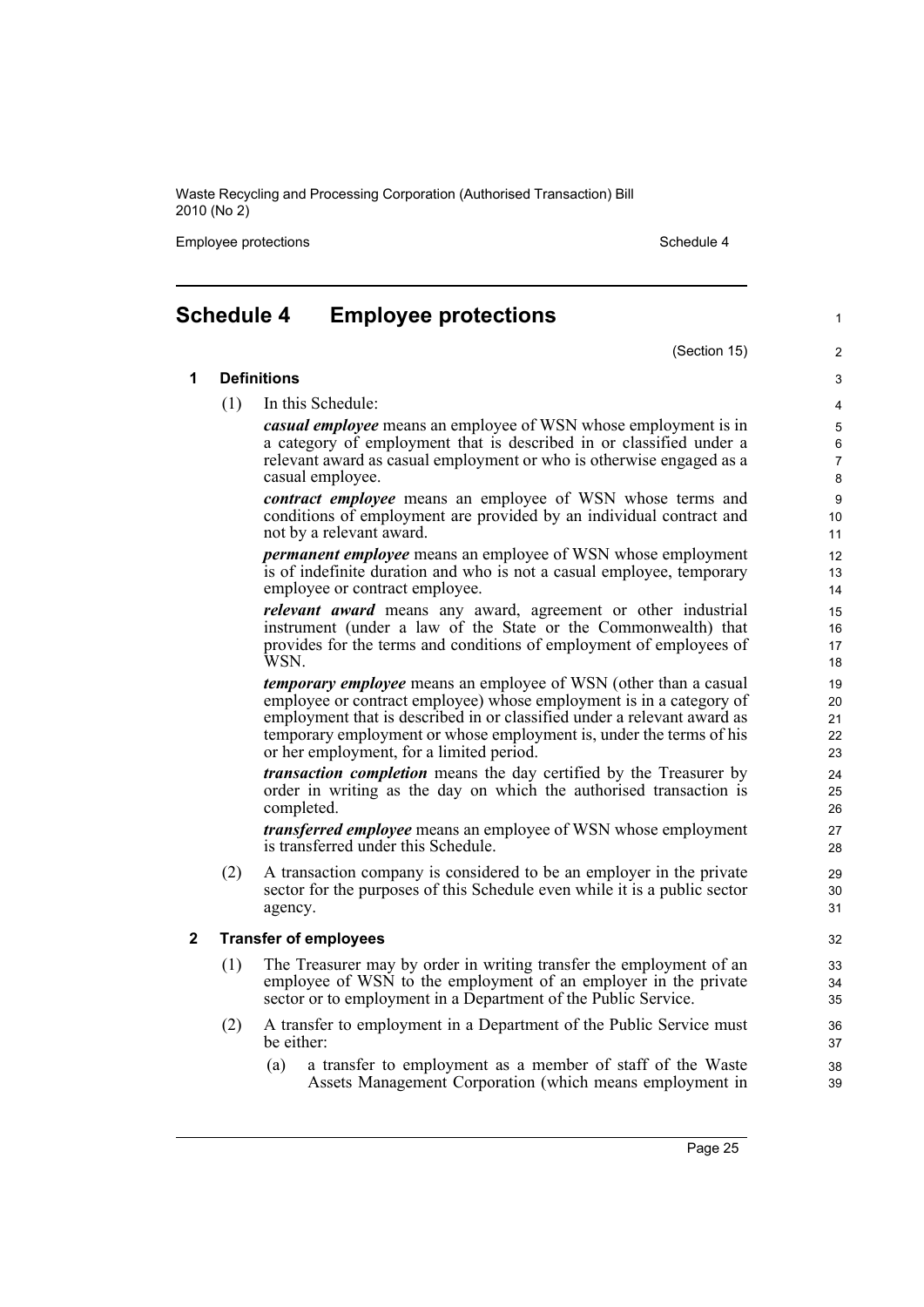Schedule 4 Employee protections

the Department for the purpose of enabling the Corporation to exercise its functions), or

- (b) a transfer to employment as an excess employee of the Department.
- (3) A permanent employee or temporary employee can decline to be transferred to employment in the private sector. **Note.** Casual and contract employees cannot decline a transfer to the private sector.
- (4) An employee's employment cannot be transferred to employment as an excess employee of a Department unless the employee is a permanent employee or temporary employee who has declined to be transferred to employment in the private sector.
- (5) The employer to whose employment an employee is transferred under this Schedule is the *new employer*.

#### **3 Employment protection for employees transferred to private sector**

- (1) The employment of a transferred employee with the new employer in the private sector is to be on the same terms and conditions as applied to the employee as an employee of WSN immediately before the transfer of employment.
- (2) Those terms and conditions cannot be varied during any employment guarantee period for the transferred employee except by agreement entered into by or on behalf of the transferred employee.
- (3) The employment of a transferred employee with the new employer cannot be terminated by the new employer during the employment guarantee period, except:
	- (a) for serious misconduct, or
	- (b) pursuant to the proper application of reasonable disciplinary procedures, or
	- (c) by agreement with the employee.
- (4) There is an *employment guarantee period* for transferred employees who are permanent or temporary employees, as follows:
	- (a) for permanent employees the employment guarantee period is 3 years after the transaction completion,
	- (b) for temporary employees the employment guarantee period is the remainder of the employee's current term of employment (as specified in the arrangements under which the employee was engaged as a temporary employee) immediately before the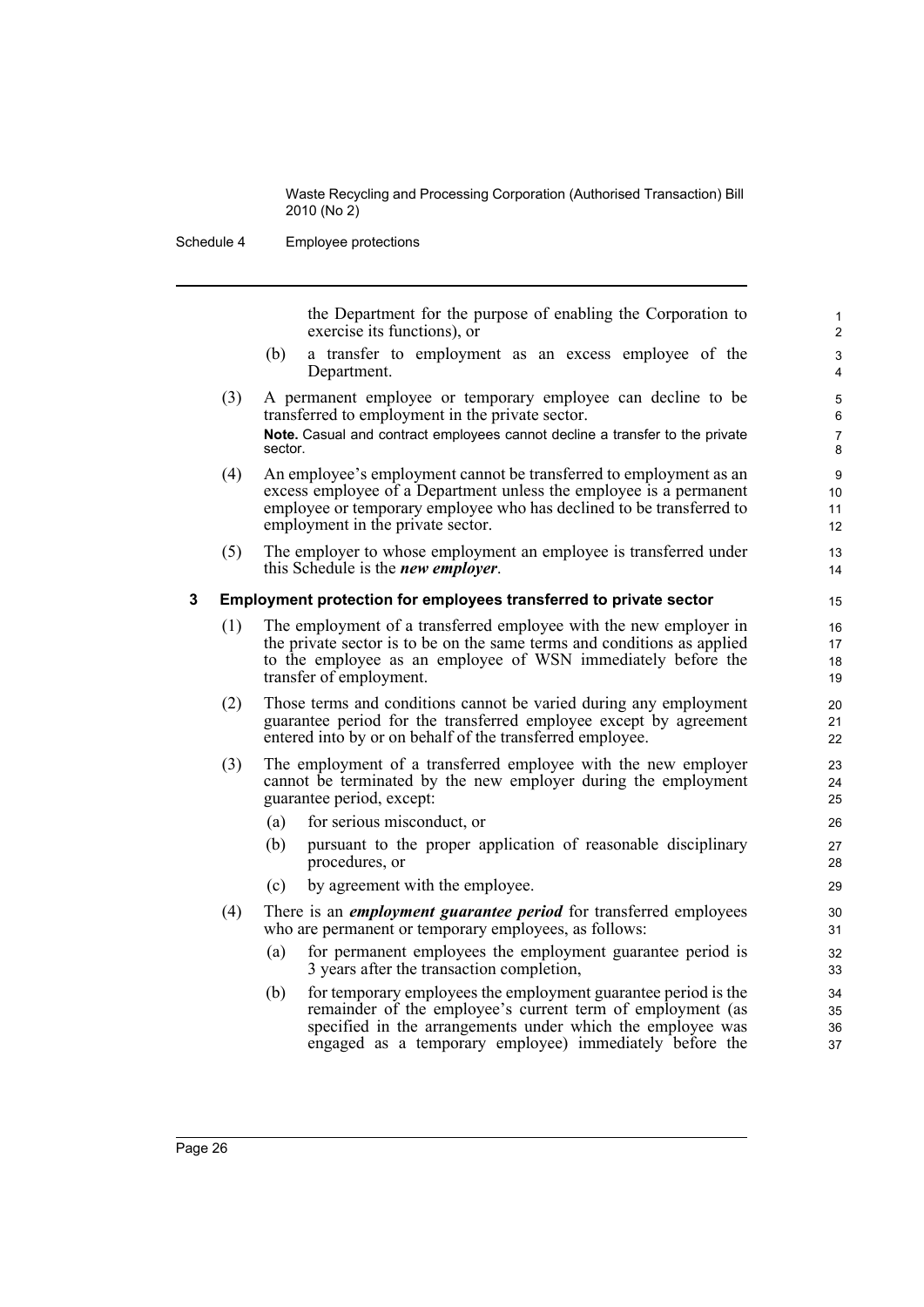Employee protections **Schedule 4** Schedule 4

transaction completion or the period of 3 years after the transaction completion, whichever period ends first.

**Note.** There is no employment guarantee period for contract employees or casual employees. The employment of a transferred employee who is a contract employee remains governed by the contract of employment.

#### **4 Employment protection for employees transferred to Public Service**

- (1) The employment of a person who is transferred to a Department of the Public Service under this Schedule is to be on the same terms and conditions as applied to the employee as an employee of WSN immediately before the transfer, subject to this clause.
- (2) The employment of a transferred employee as an excess employee of the Department is to be managed in accordance with any relevant public sector policy (an *excess employee policy*) applicable to excess employees of Departments, and for that purpose the employee is to be treated as an employee declared excess by the Department to which the employee is transferred on the basis that the employee's substantive position in the Department has been deleted.
- (3) The terms and conditions of employment of the transferred employee cannot be varied for 12 months after the employee becomes an employee of the new employer except by agreement with the employee or (in the case of employment as an excess employee of a Department) in accordance with an excess employee policy.
- (4) This clause does not operate to extend the period of engagement of a temporary employee of WSN. A transferred employee who was a temporary employee of WSN immediately before the transfer is not entitled to employment as a transferred employee beyond the finishing date of the person's employment as a temporary employee of WSN (as specified in the arrangements under which the employee was engaged as a temporary employee).

#### **5 Superannuation**

- (1) A transferred employee is entitled to continue as a contributor, member or employee for the purposes of any superannuation scheme in respect of which he or she was a contributor, member or employee (as an employee of WSN) immediately before the transfer of employment and remains so entitled subject to any variation to that entitlement made either by agreement or otherwise in accordance with law.
- (2) The new employer is taken to be an employer for the purposes of any superannuation scheme in respect of which the transferred employee continues as a contributor, member or employee pursuant to an entitlement under this clause.

Page 27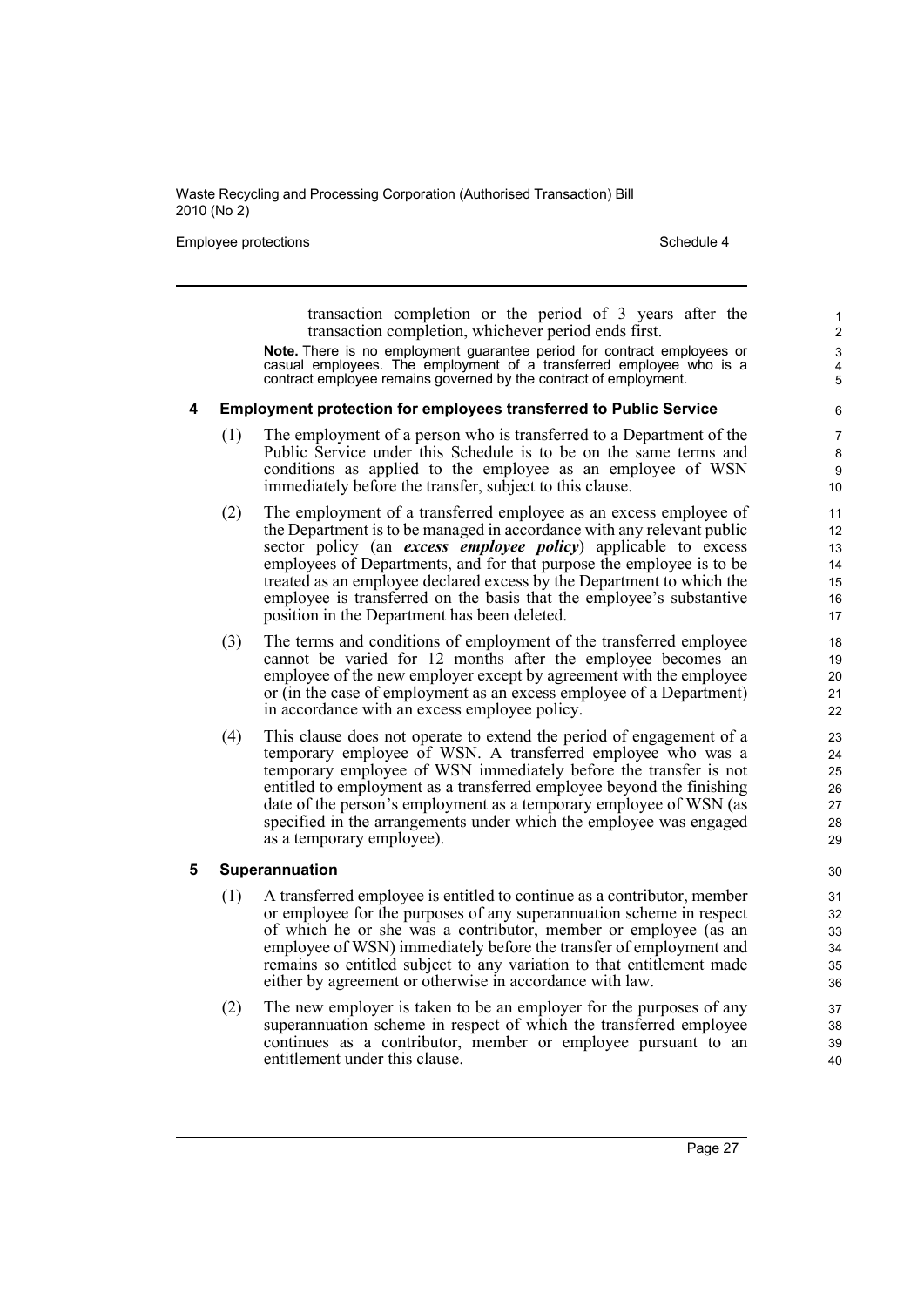Schedule 4 Employee protections

#### **6 Continuity of employment**

The continuity of a transferred employee's employment is taken not to have been broken by the transfer of employment, and service of the employee with WSN (including service deemed to be service with WSN) that is continuous service up to the time of transfer is deemed for all purposes to be service with the new employer.

#### **7 Accrued leave entitlements**

- (1) A transferred employee retains any rights to sick leave, annual leave or long service leave accrued or accruing immediately before the transfer of employment (except accrued leave for which the employee has, on ceasing to be an employee of WSN, been paid the monetary value in pursuance of any other entitlement of the employee).
- (2) Nothing in the *Industrial Relations Act 1996*, the *Long Service Leave Act 1955* or the *Annual Holidays Act 1944* prevents payment in connection with the operation of this Act of the monetary value of annual leave or long service leave in lieu of an entitlement to that leave accrued by a person as an employee of a public sector agency before the transfer of the employee's employment under this Schedule.

#### **8 Transfer payments**

- (1) A transferred employee is not entitled to receive any payment or other benefit (including in the nature of severance pay or redundancy or other compensation) merely because the employee ceased to be an employee of WSN, or the employee's contract of employment with WSN was terminated, as a result of the transfer of employment (but without affecting any entitlement to a transfer payment under this clause).
- (2) The Treasurer or another public sector agency may enter into agreements or other arrangements with respect to the making of transfer payments to employees in connection with the transfer of employment of employees under this Schedule or otherwise in connection with the operation of this Act.
- (3) Any such arrangements may provide for the payment of any such transfer payments to be payments on the occasion of the termination of employment with the current employer despite any provision of this Schedule.

#### **9 Workplace relations**

The Treasurer may negotiate and enter into agreements or industrial instruments concerning workplace relations for or on behalf of the State or a public sector agency in connection with the operation of this Schedule.

18 19 20

34 35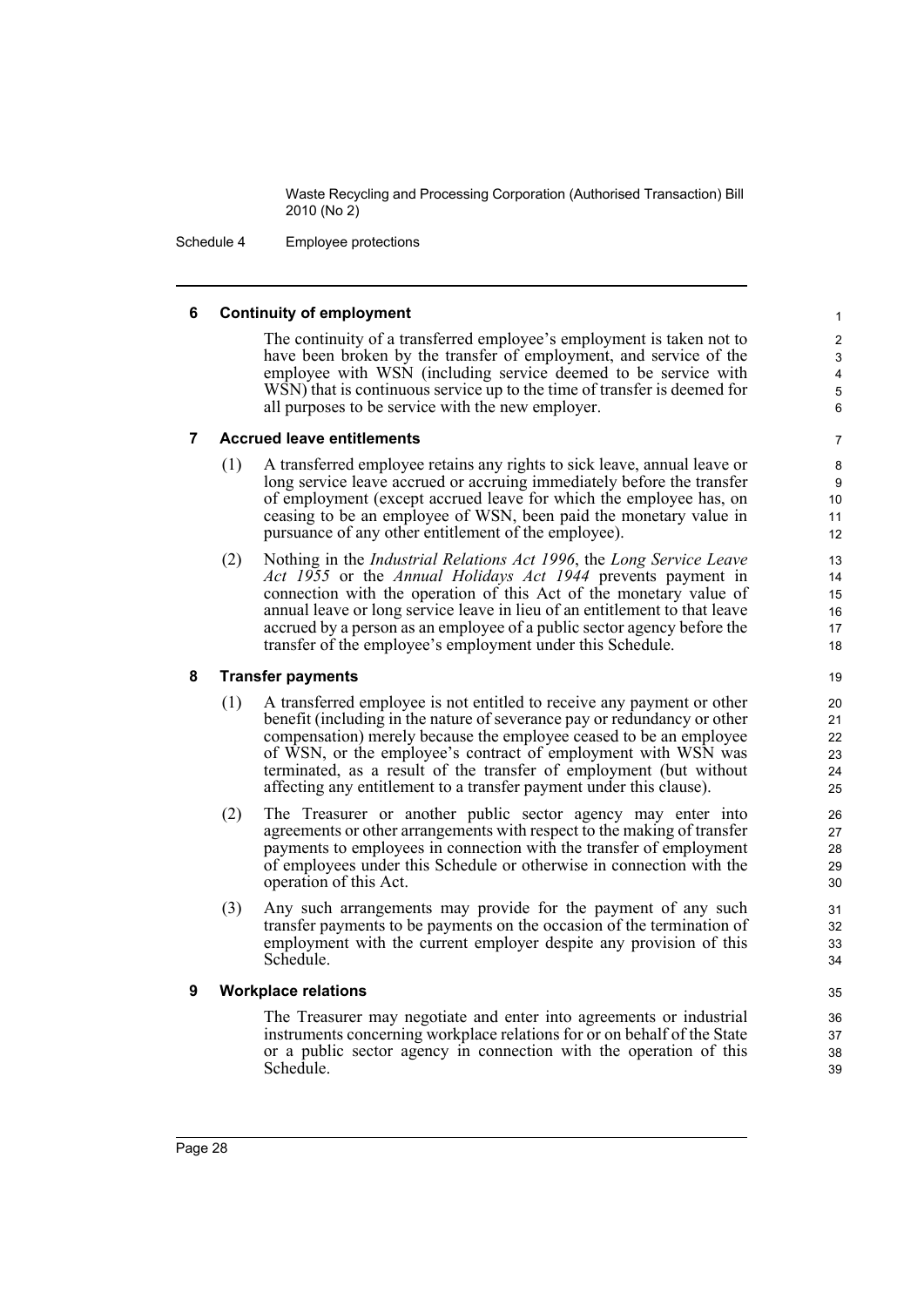Employee protections and the state of the Schedule 4 Schedule 4

### **10 Operation of Commonwealth law**

- (1) A provision of this Schedule (including a provision to the extent that it imposes or continues a term or condition of employment) has no effect to the extent of any inconsistency with any provision of the *Fair Work Act 2009* of the Commonwealth or of any instrument under that Act.
- (2) This clause is not intended to limit the operation of section 24 (Construction of Act and instruments so as not to exceed legislative power) of this Act.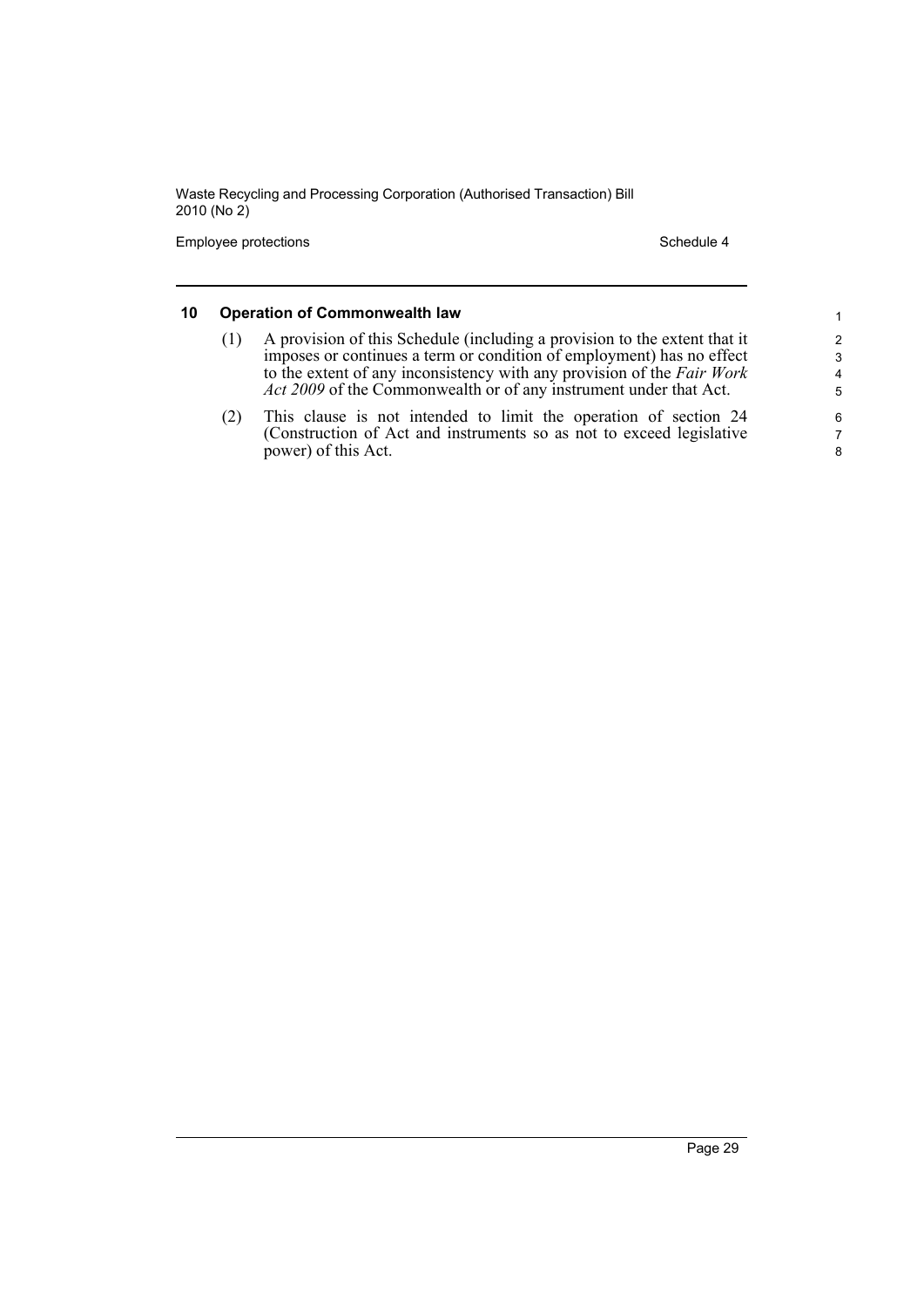1

Schedule 5 Waste Assets Management Corporation

## <span id="page-37-0"></span>**Schedule 5 Waste Assets Management Corporation**

|                         |              | (Section 16)                                                                                                                                                                                                                                      | 2                    |
|-------------------------|--------------|---------------------------------------------------------------------------------------------------------------------------------------------------------------------------------------------------------------------------------------------------|----------------------|
| 1                       |              | <b>General Manager</b>                                                                                                                                                                                                                            | 3                    |
|                         | (1)          | The General Manager of the Corporation is the person holding office as<br>such under Chapter 1A of the <i>Public Sector Employment and</i><br>Management Act 2002.                                                                                | 4<br>5<br>6          |
|                         | (2)          | The General Manager is responsible for the day-to-day management of<br>the affairs of the Corporation and any act, matter or thing done in the<br>name of, or on behalf of, the General Manager is taken to have been<br>done by the Corporation. | 7<br>8<br>9<br>10    |
| $\overline{\mathbf{2}}$ | <b>Staff</b> |                                                                                                                                                                                                                                                   | 11                   |
|                         |              | The Corporation cannot employ any staff.<br>Note. Staff may be employed under Chapter 1A of the Public Sector<br>Employment and Management Act 2002 in the Government Service to enable<br>the Corporation to exercise its functions.             | 12<br>13<br>14<br>15 |
| 3                       |              | <b>Subsidiaries</b>                                                                                                                                                                                                                               | 16                   |
|                         | (1)          | Any function of the Corporation may be exercised by the Corporation<br>itself or by a private subsidiary corporation.                                                                                                                             | 17<br>18             |
|                         | (2)          | The Corporation may:                                                                                                                                                                                                                              | 19                   |
|                         |              | form, or participate in the formation of, private corporations, and<br>(a)                                                                                                                                                                        | 20                   |
|                         |              | (b)<br>acquire interests in private corporations, and                                                                                                                                                                                             | 21                   |
|                         |              | sell or otherwise dispose of interests in private corporations.<br>(c)                                                                                                                                                                            | 22                   |
|                         | (3)          | The Corporation must not, without the approval of the Treasurer:                                                                                                                                                                                  | 23                   |
|                         |              | form, or participate in the formation of, a private subsidiary<br>(a)<br>corporation, or                                                                                                                                                          | 24<br>25             |
|                         |              | (b)<br>acquire an interest in a private corporation so that, as a result of<br>the acquisition, the corporation becomes a private subsidiary<br>corporation, or                                                                                   | 26<br>27<br>28       |
|                         |              | sell or otherwise dispose of any interest in a private subsidiary<br>(c)<br>corporation so that, as a result of the sale or disposal, it ceases to<br>be a private subsidiary corporation.                                                        | 29<br>30<br>31       |
|                         | (4)          | A private subsidiary corporation is not, and does not represent, the<br>Crown.                                                                                                                                                                    | 32<br>33             |
|                         | (5)          | In this Schedule:                                                                                                                                                                                                                                 | 34                   |
|                         |              | <i>private corporation</i> means a corporation within the meaning of the<br>Corporations Act formed in or outside New South Wales.                                                                                                                | 35<br>36             |
|                         |              |                                                                                                                                                                                                                                                   |                      |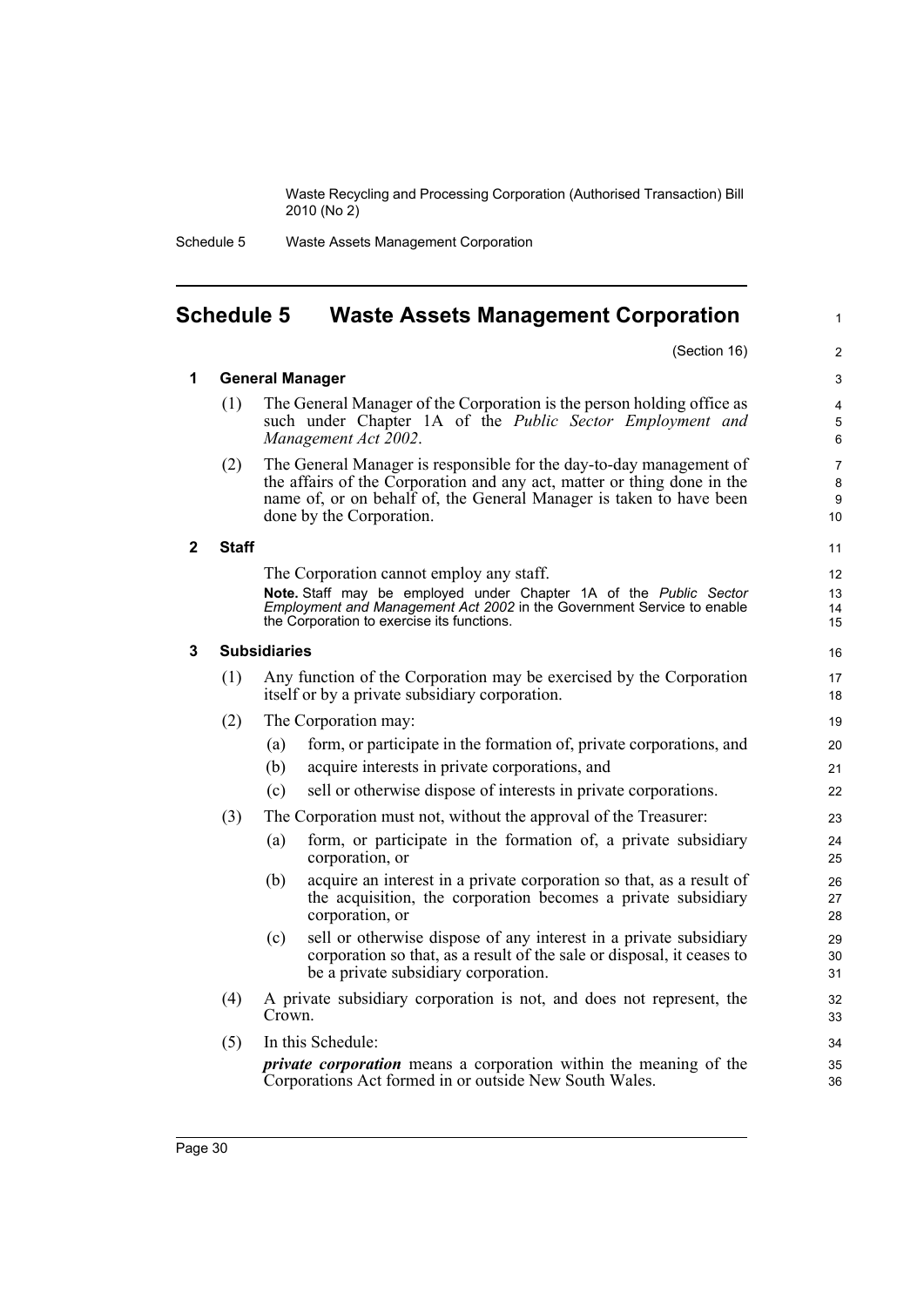Waste Assets Management Corporation Schedule 5

|   |     | <i>private subsidiary corporation</i> means a private corporation in which<br>the Corporation has a controlling interest.                                                                                                                                                                          | 1<br>$\overline{c}$        |
|---|-----|----------------------------------------------------------------------------------------------------------------------------------------------------------------------------------------------------------------------------------------------------------------------------------------------------|----------------------------|
| 4 |     | <b>Delegation of Corporation's functions</b>                                                                                                                                                                                                                                                       | 3                          |
|   | (1) | The Corporation may delegate to an authorised person any of its<br>functions, other than this power of delegation.                                                                                                                                                                                 | 4<br>5                     |
|   | (2) | A delegate may sub-delegate to an authorised person any function<br>delegated by the Corporation if the delegate is authorised in writing to<br>do so by the Corporation.                                                                                                                          | 6<br>7<br>8                |
|   | (3) | In this clause, <i>authorised person</i> means:                                                                                                                                                                                                                                                    | 9                          |
|   |     | a member of staff of the Corporation, or<br>(a)                                                                                                                                                                                                                                                    | 10                         |
|   |     | (b)<br>a private subsidiary corporation of the Corporation, or                                                                                                                                                                                                                                     | 11                         |
|   |     | (c)<br>the holder of an office prescribed by the regulations.                                                                                                                                                                                                                                      | 12                         |
| 5 |     | Transfer of Corporation's assets, rights and liabilities                                                                                                                                                                                                                                           | 13                         |
|   | (1) | This Act authorises the transfer of any assets, rights and liabilities of the<br>Corporation (or a private subsidiary corporation of the Corporation) to<br>any of the following:                                                                                                                  | 14<br>15<br>16             |
|   |     | a public sector agency,<br>(a)                                                                                                                                                                                                                                                                     | 17                         |
|   |     | a local authority,<br>(b)                                                                                                                                                                                                                                                                          | 18                         |
|   |     | (c)<br>a private subsidiary corporation of the Corporation.                                                                                                                                                                                                                                        | 19                         |
|   | (2) | The Treasurer may make vesting orders under Schedule 3 for the<br>purpose of transferring any assets, rights or liabilities of the Corporation<br>or a private subsidiary corporation under this clause, as if the<br>Corporation or private subsidiary corporation were a transaction<br>company. | 20<br>21<br>22<br>23<br>24 |
| 6 |     | <b>Annual report</b>                                                                                                                                                                                                                                                                               | 25                         |
|   |     | The annual report of the Corporation is to be included in the annual<br>report to Parliament of the Treasury or of such other Department of the<br>Public Service as the Treasurer may designate from time to time.                                                                                | 26<br>27<br>28             |
| 7 |     | <b>Seal of Corporation</b>                                                                                                                                                                                                                                                                         | 29                         |
|   |     | The seal of the Corporation is to be kept by the General Manager, or by<br>a member of the staff of the Corporation authorised in that behalf by the<br>General Manager, and may be affixed to a document only:                                                                                    | 30<br>31<br>32             |
|   |     | in the presence of the General Manager or that member of the<br>(a)<br>staff, and                                                                                                                                                                                                                  | 33<br>34                   |
|   |     | with an attestation by the signature of the General Manager or<br>(b)<br>that member of staff of the fact of the affixing of the seal.                                                                                                                                                             | 35<br>36                   |
|   |     |                                                                                                                                                                                                                                                                                                    |                            |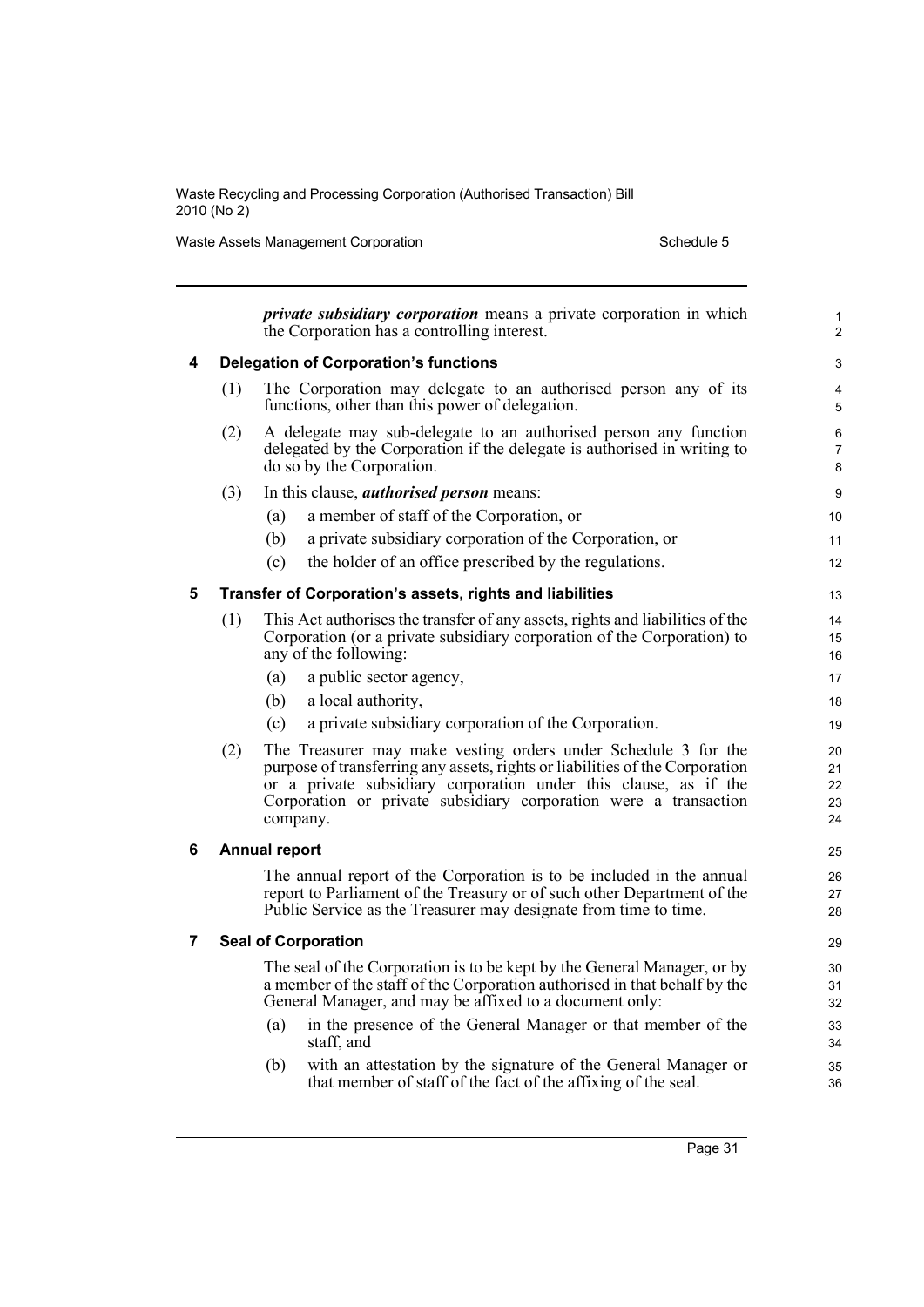Schedule 5 Waste Assets Management Corporation

#### **8 Dissolution of Corporation**

- (1) The Governor may by proclamation appoint a day as the day on which the Corporation is to be dissolved.
- (2) On the appointed day, the Corporation is dissolved and any assets, rights and liabilities of the Corporation become assets, rights and liabilities of the Crown.
- (3) Schedule 3 applies to the assets, rights and liabilities vested in the Crown under this clause as if they had been vested by a vesting order under that Schedule.
- (4) Regulations of a savings and transitional nature may be made consequent on the dissolution of the Corporation.